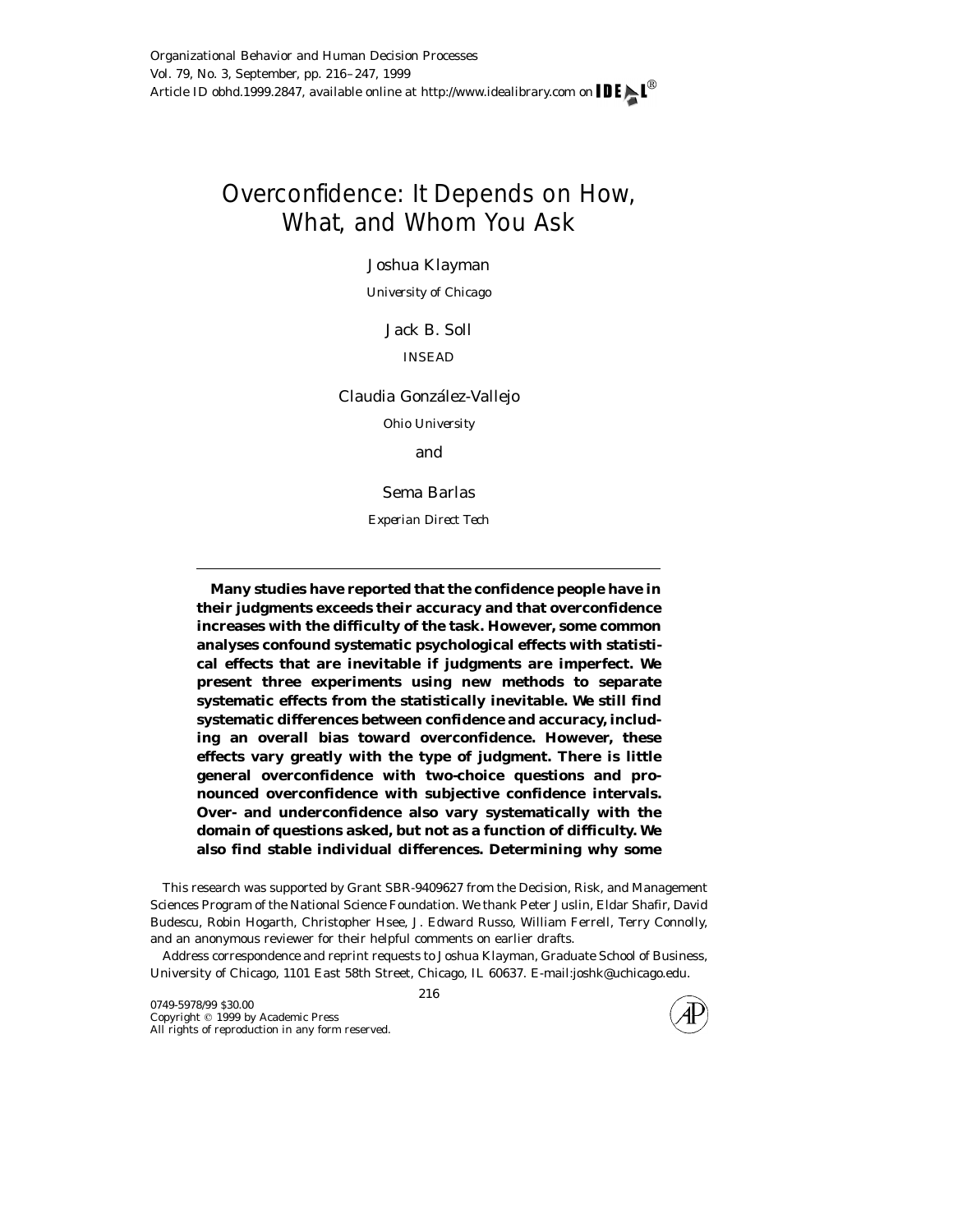A variety of scientists, including meteorologists, statisticians, and psychologists, have been interested in measuring and explaining judgments of confidence and their relation to accuracy (e.g., see Budescu, Erev, Wallsten, & Yates, ¨ 1997; Gigerenzer, Hoffrage, & Kleinbo lting, 1991; Harvey, 1997; Lichtenstein, Fischhoff, & Phillips, 1982; McClelland & Bolger, 1994; Yates, 1990). Many of these studies report that people are systematically overconfident about the accuracy of their knowledge and judgment. That is, they tend to express confidence in their judgments that exceeds the accuracy of those judgments. At the same time, the extent to which overconfidence occurs seems to depend very much on the difficulty of the judgment task. With easy tasks, overconfidence seems to disappear, or underconfidence is observed. With hard tasks, overconfidence seems to be rampant.

Recently, a number of researchers have challenged the validity of both the conclusion that people are systematically overconfident and the finding that task difficulty affects the level of over- or underconfidence. In this paper, we present the results of three studies that take into account legitimate objections raised about past methods of research on confidence. We present new analytical methods that can be used to distinguish different sources of error and accuracy in confidence. Our findings confirm that there are systematic differences between subjective confidence judgments and observed accuracy. The more confident people are, the more overconfident they are, and, overall, confidence tends to exceed accuracy. These effects result from a combination of unsystematic imperfections in judgment and systematic effects of cognitive processes. Beyond this generalization, we find that there are systematic individual differences in over- or underconfidence as well as systematic differences between domains of questions—differences that are not a function of difficulty. We also find that results vary greatly with the way in which confidence judgments are elicited. Questions that require a choice between two alternatives elicit only a modest bias toward overconfidence; questions that request a subjective confidence interval elicit a very large bias. The inability of recent research to determine any simple explanation for the phenomena of confidence judgments probably reflects that they are multiply determined, and that some of the standard methods are not well suited to distinguishing different aspects of the process.

#### *The Overconfidence Phenomenon*

The most often used stimuli in studies of confidence are sets of two-choice questions, such as "Which of these nations has higher life expectancy, averaged across men and women: (A) Argentina, or  $(B)$  Canada?"<sup>1</sup> Participants may answer anywhere from 20 to 300 such questions. For each question, participants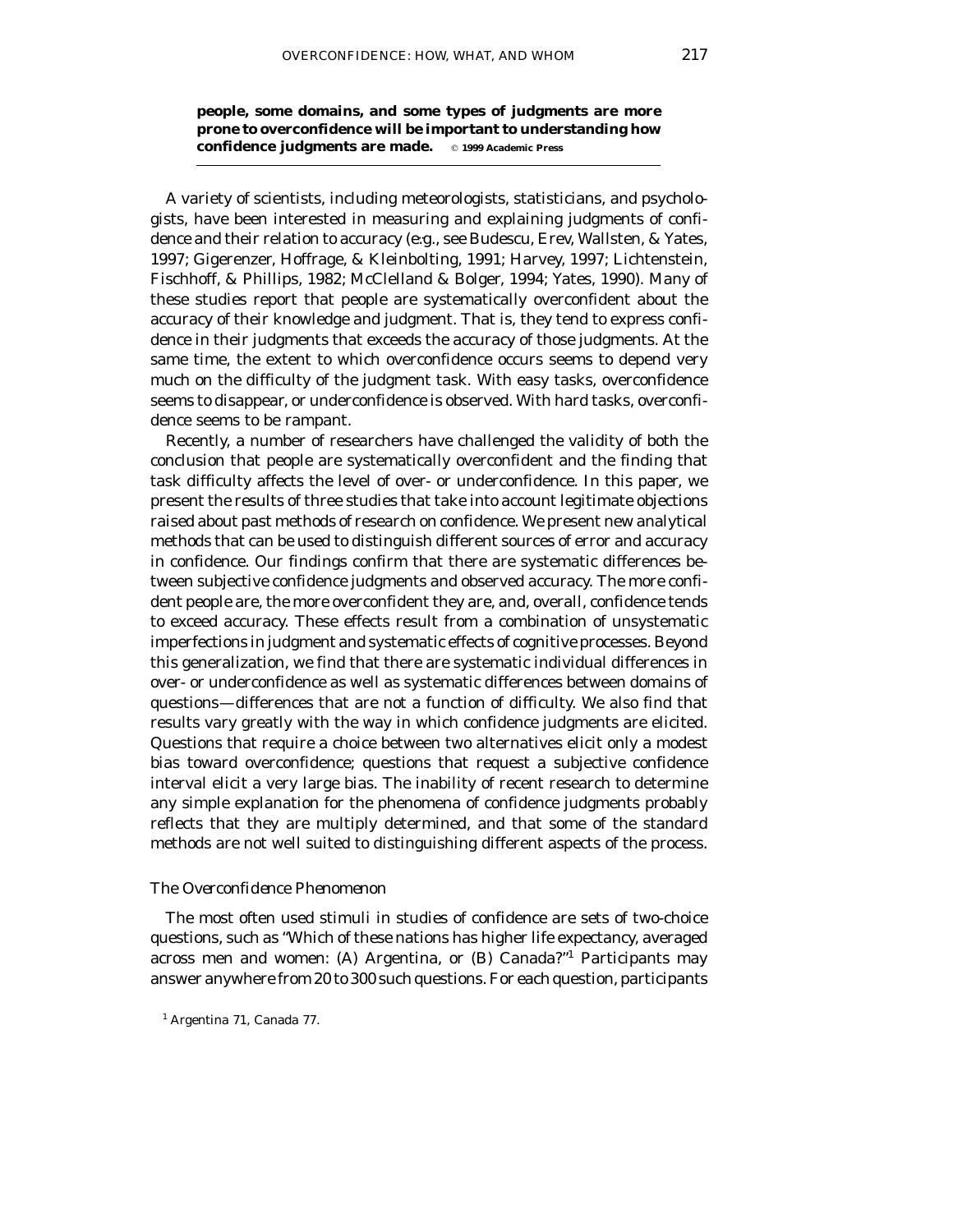choose the answer they think is more likely to be right and indicate, on a scale from 50% to 100%, how sure they are that they have chosen correctly. Another method that has been used in several studies is to ask participants about a single, numerical estimate such as "How many calories are there in 1/2-cup of bread pudding?"<sup>2</sup> Participants might, for example, be asked to estimate fractiles (e.g., stating a value for which there is a 25% chance that the correct answer is higher) or to provide a range corresponding to a given level of confidence (e.g., stating a high and a low estimate such that there is a 90% chance that the correct answer falls somewhere between those numbers).

Two-choice and confidence-range judgments both have important analogues in the real world. We are often called upon to make a choice between two alternatives, and then our subjective confidence in that choice determines how much we commit to one course, how much we seek further information, and how much we hedge our bets. Confidence-range estimates may seem less natural, but they also have everyday counterparts. Confidence ranges are implied whenever one plans a "margin of error." In budgeting, for example, the goal is to allocate an amount that is sufficiently certain to cover needs, yet not so much that resources are tied up unnecessarily. Research by Yaniv and Foster (1995) also indicates that people communicate something akin to a confidence range in natural language by varying the "grain" of an estimate. For example, someone who did not know the exact price of an item might report a best guess of "a few hundred bucks" or "around \$350" or "\$347.50."

From the early 1970s until the early 1990s, there was a general consensus that judges in both two-choice and confidence-range tasks showed consistent and substantial overconfidence. In a review of previous two-choice studies, for example, Lichtenstein et al. (1982) report that when participants say they are about 70% sure they have the correct answer, they are right less than 60% of the time; when they say they are 90% sure, they are right about 75% of the time. Overconfidence with range questions may be even more extreme (Lichtenstein et al., 1982). Russo and Schoemaker (1992), for example, found that business managers asked to provide 90% confidence ranges had the correct answer within the stated range between 42 and 62% of the time, depending on the domain and the participant group. Fifty-percent ranges contained the correct answer about 20% of the time.

Studies also reveal a significant difference between easy and hard questions. Hard questions are typically defined as those for which many participants guess the wrong answer, and a hard *set* of questions is defined as one for which the average participant has a low percentage correct. It is widely found that overconfidence is more pronounced for harder sets of questions and for harder questions within a set. For easy questions, judges may even be underconfident.

# *Why Are People Generally Overconfident?*

Two main categories of explanations have been offered for overconfidence. These are (a) biases in information processing and (b) effects of unbiased

<sup>2</sup> Approximately 200 calories.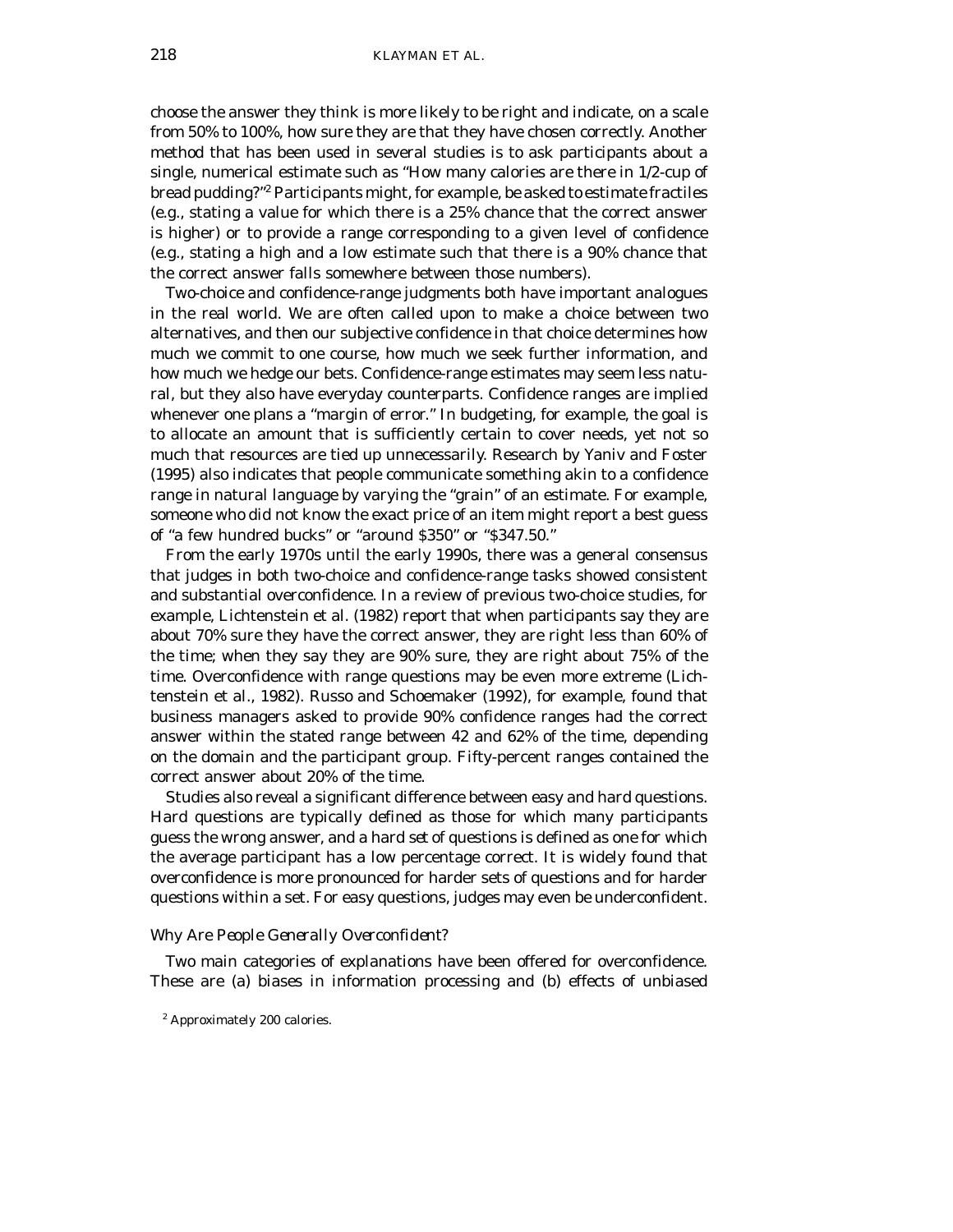judgmental error. (Although they have sometimes been treated as competing explanations, both may be true.) Most early investigators attributed overconfidence to information-search strategies and motivation. They hypothesized that the judge first searches memory for relevant information and arrives at a tentative answer. Then, with this answer in mind, the judge searches for more evidence. Mechanisms of associative memory facilitate retrieval of information that is consistent with initial impressions, and those impressions also color the interpretation of subsequent ambiguous evidence. Judges, however, believe their processes to be unbiased, and thus perceive more consistent support for the initial guess than is warranted (e.g., Hoch, 1985; Klayman, 1995; Koriat, Lichtenstein, & Fischhoff, 1980). In many situations, motivational factors can exacerbate the bias. People like to think that they are intelligent and knowledgeable, and they may have reasons for wanting a particular answer to be true (e.g., Babad, 1987; Kunda, 1990; Langer, 1975; Larrick, 1993).

Another class of explanations highlights the role of unbiased judgmental error in producing overconfidence. Possible sources of error include imperfections in learning the predictive validity of different sources of information (Gigerenzer et al., 1991; Soll, 1996), in evaluating the available information (Erev, Wallsten, & Budescu, 1994), and in mapping one's subjective feeling of confidence to a response scale (Erev et al., 1994; Ferrell, 1994). Both accuracy and confidence are affected by random variation. With regard to accuracy, sometimes even good-quality information can point in the wrong direction; how often that happens is partly a matter of chance. With regard to confidence, people's judgments about the quality of their information include some unsystematic error. Given an imperfect correlation between accuracy and confidence, it is inevitable that low accuracy is on average associated with not-so-low confidence, and so on. This produces the typical pattern of "miscalibration": overconfidence when confidence is high, underconfidence when confidence is low (see Fig. 1, for example). It also leads to an effect of difficulty: overconfidence for those questions that show low accuracy (hard questions), underconfidence when accuracy is high (easy questions). People may also make errors in estimating what the mean level of accuracy will be for a whole set of questions, so harder *sets* of questions are more likely to also be those that are harder than they seem. This results in more overconfidence on harder sets of questions (see Ferrell, 1994; Ferrell & McGoey, 1980; Suantak, Bolger, & Ferrell, 1996). Note that none of these explanations assumes that judgments are systematically biased, only that they are imperfect (see also Harvey, 1997; Soll, 1996).

It has also been suggested that the apparent predominance of overconfidence in research stems not from pervasive cognitive bias, but from experimenters' tendency to choose harder-than-normal questions (Gigerenzer et al., 1991; Juslin, 1993, 1994; May, 1986). To test this possibility, Gigerenzer et al. (1991) and Juslin (1993, 1994) conducted experiments using two-choice questions that were randomly sampled from a domain, thus approximating the natural level of difficulty for questions in that domain. They found that overconfidence (but not miscalibration) disappeared. These results are intriguing, but the question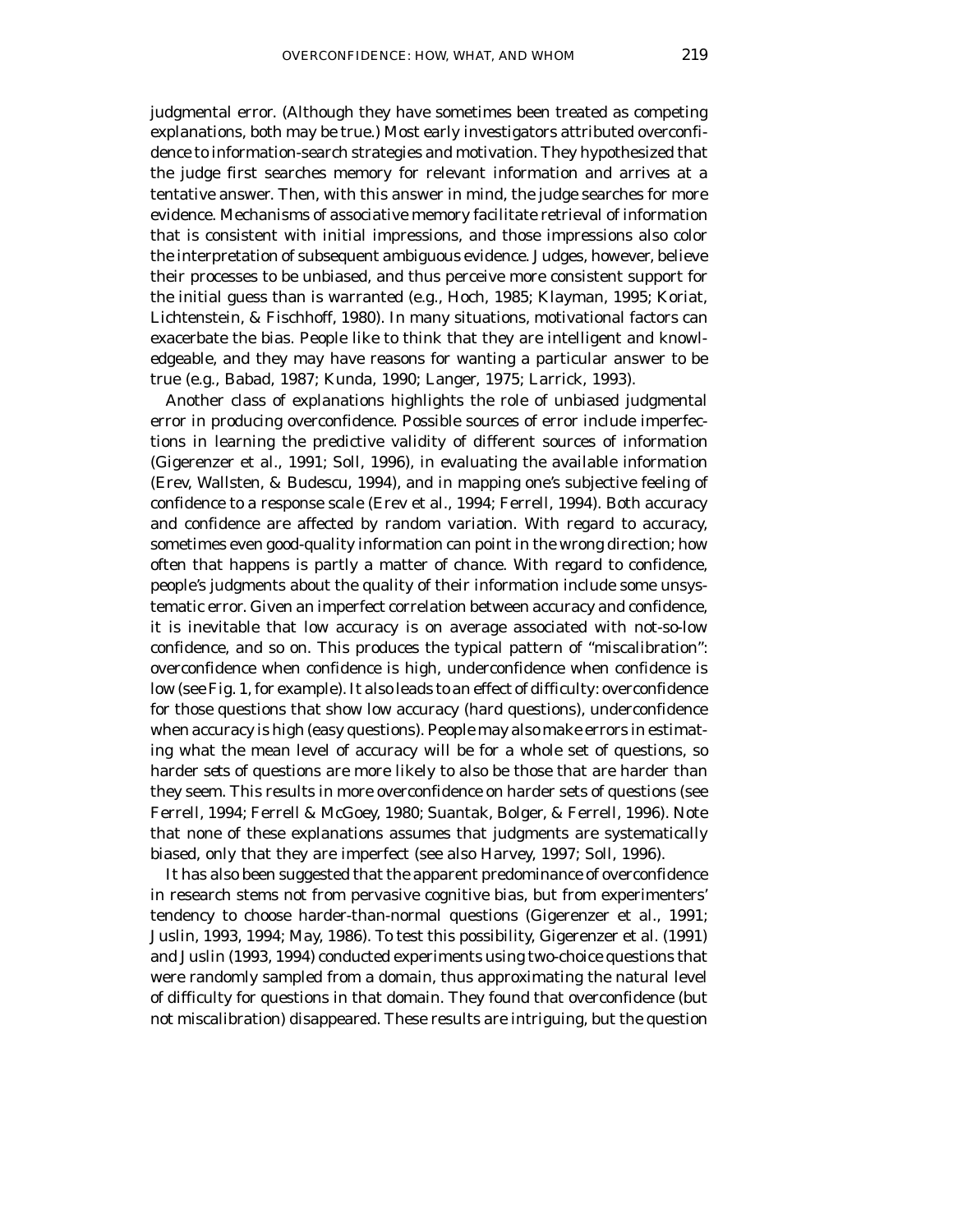

**FIG. 1.** Calibration curves for two-choice questions from the mixed and blocked conditions of Experiment 1.

of whether experimenter selection is the sole cause of the apparent overconfidence bias remains open. There are many examples of studies that demonstrated overconfidence despite the fact that questions were seemingly not selected for difficulty (Brenner, Koehler, Liberman & Tversky, 1996; Budescu, Wallsten, & Au, 1997; Dawes, 1980; Dunning, Griffin, Milojkovic, & Ross, 1990; Fischhoff & MacGregor, 1982; Griffin & Tversky, 1992; Lichtenstein & Fischhoff, 1977; Paese & Sneizek, 1991; Peterson & Pitz, 1988). Also, it remains controversial whether the observed correlation between difficulty and overconfidence can be fully explained by the effects of unbiased imperfections in judg-¨ ment (see Juslin, Olsson, & Bjo rkman, 1997). Nevertheless, the point is well taken that selective sampling has the potential to make appropriately confident participants appear overconfident.

#### *The Experiments*

We present three experiments using methods and analyses designed to distinguish systematic judgmental biases from the effects of sampling error and unsystematic imperfections in judgment. One feature of these methods is random sampling of questions from multiple domains. We concur with Gigerenzer and others that random sampling is the best practical way to produce sets of questions that are, on average, unbiased representatives of the populations of questions from which they are drawn. Using multiple domains permits examination of domain-to-domain differences and helps ensure generalizability. Another feature of our methods is the use of split-sample analyses, that is, analyses that compare performance on one set of questions to performance on another, independent set. This method avoids the problems associated with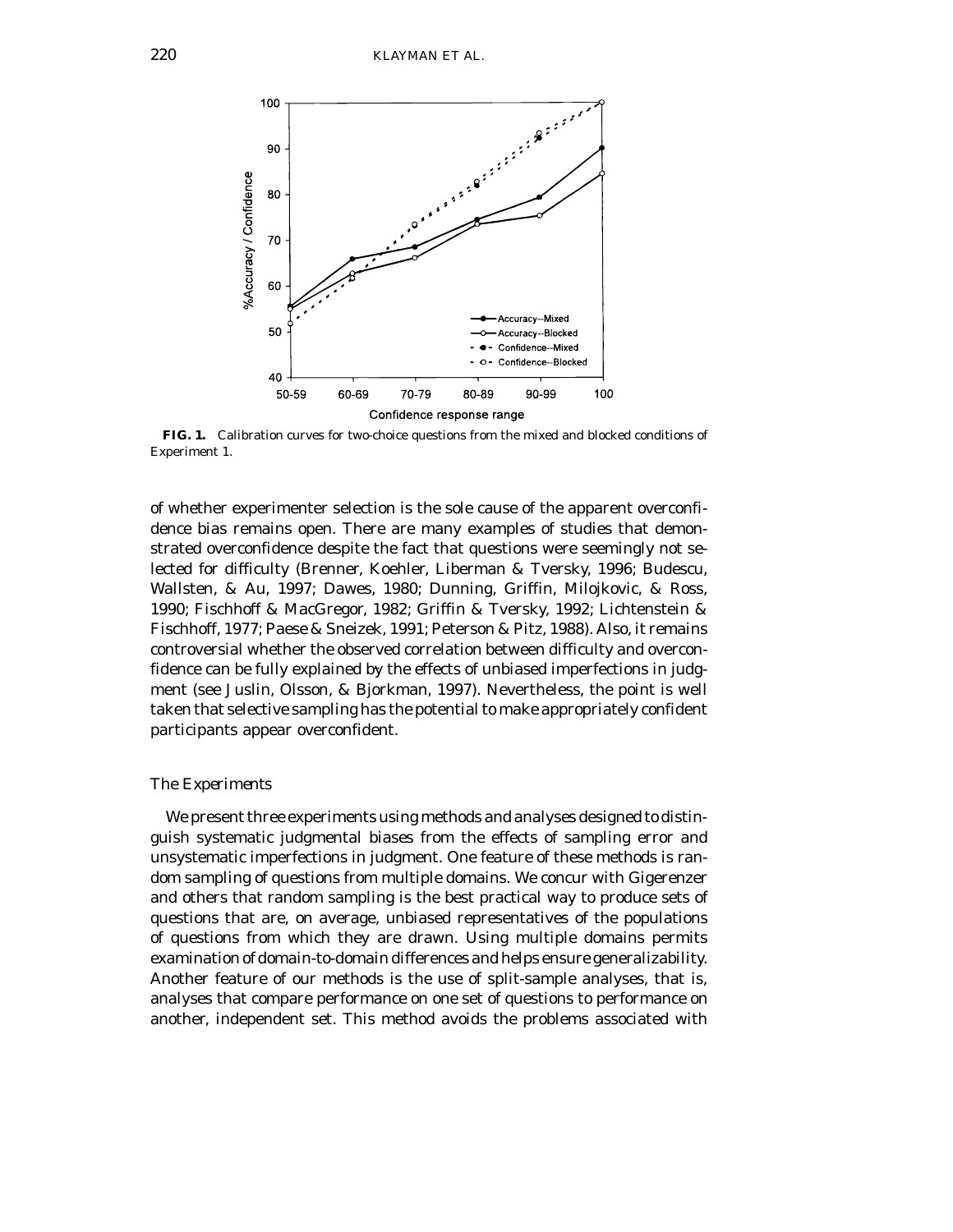sorting questions according to performance measures (see the following section for details).

In the three studies presented here we look for (a) overconfidence and miscalibration; (b) variations in overconfidence from domain to domain, in particular as a function of difficulty; and (c) individual differences in the accuracy of confidence judgments. In addition, we test whether calibration and overconfidence are affected by whether participants make repeated judgments of the same type in the same domain or a variety of different judgments on different topics. Many recent studies have used a procedure in which participants are asked questions from only a single domain of knowledge. This contrasts with earlier experiments which usually presented a mix of questions on a wide variety of topics.<sup>3</sup> It is possible that larger and more homogeneous sets of questions are less prone to biased information processing. If judges have to answer hundreds of similar questions, they may settle on a consistent judgmental policy, using the same types of information and weighing evidence similarly from trial to trial. Doing so might reduce the tendency to favor information consistent with an initial impression, which has been hypothesized to be a major source of bias. Sources of unsystematic error in judgments might also be reduced with repeated practice in making the same judgments. Thus, large, homogeneous sets of questions might be expected to show less overconfidence than heterogeneous sets. The first two experiments use two-choice questions with confidence judgments expressed on a scale from 50% to 100%. The third experiment extends the use of representative question sets into another kind of judgmental task for which systematic overconfidence has also been demonstrated, namely estimates of subjective confidence ranges.

# **APPROPRIATE METHODS OF MEASURING (OVER)CONFIDENCE AND DIFFICULTY**

Before presenting the studies, we describe a model of the role of unsystematic error in confidence judgments, integrating many of the constructs proposed by researchers over the last decade. Using this model, we explain how our splitsample analyses can be used to separate the effects of systematic and unsystematic error. We argue that the crux of the analytical problem is as follows. There are always some questions for which the answer runs counter to the judges' information; these are the questions judges get wrong. We call these *contrary* questions.<sup>4</sup> Hard questions are those that are contrary for many judges (or, alternatively, a set of which many are contrary for a given judge). Some questions are hard because judges have little useful information to go on. They are

<sup>3</sup> Gigerenzer et al. (1991) used both mixed- and single-domain question sets and found no difference. However, the two sets were not randomly selected. Rather, they were selected to be difficult, and equally so. Also, only one domain was tested in a single-domain presentation. Thus, the Gigerenzer et al. study does not afford a direct comparison of mixed- and single-domain procedures.

 $4$  They have also been referred to as "misleading" (May, 1986) and as "deceptive" (Fischhoff, Slovic, & Lichtenstein, 1977). We avoid these terms because they imply some special features that fool people; in fact, contrary questions merely fail to conform to one's prediction.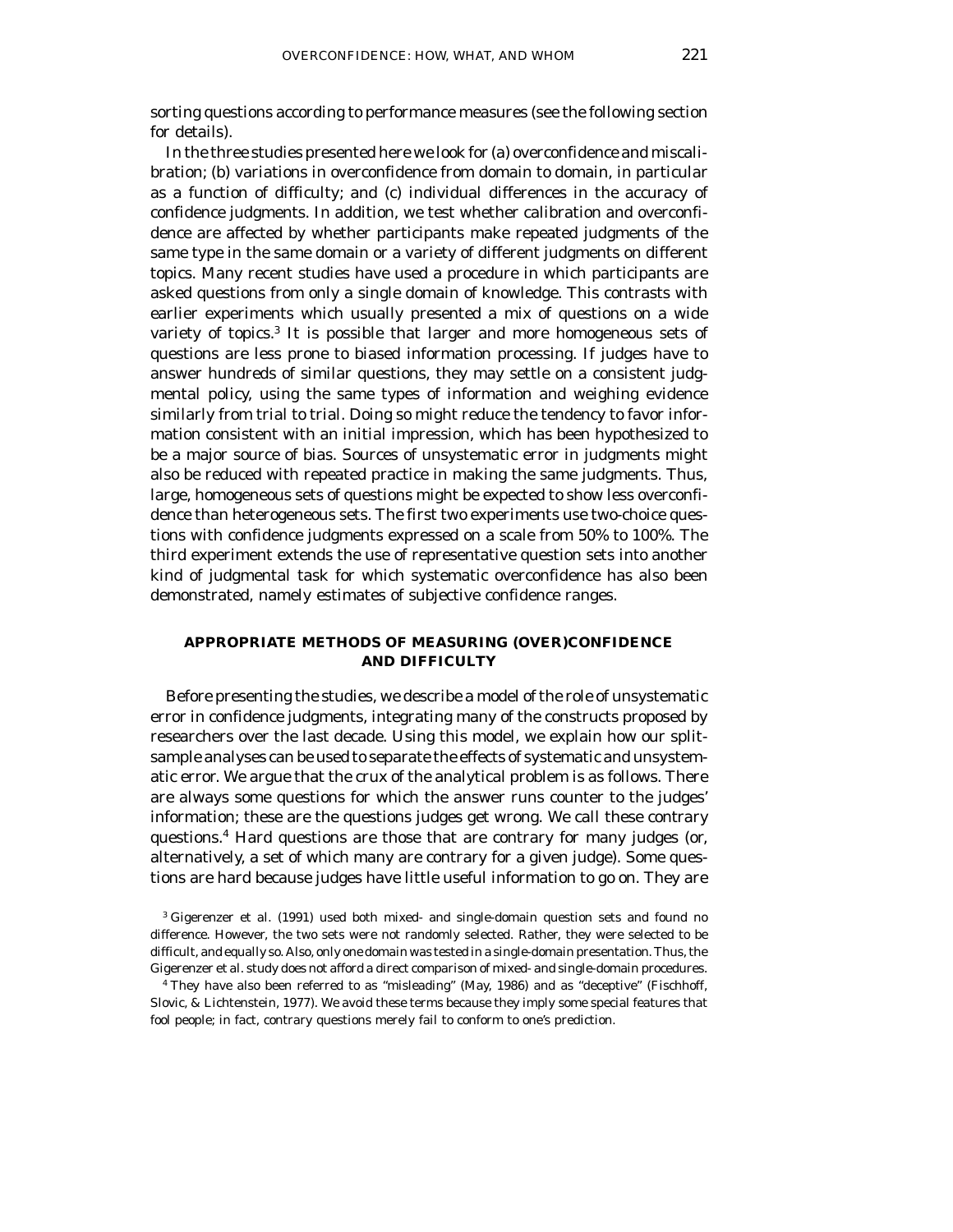mostly guessing, and in nearly half the cases, the answer will run contrary to whatever slight inclination their information suggests. The better the available information, the smaller the chance of a contrary question, and we might hope that judges tune their confidence to the strength of the available information accordingly. However, there are always some contrary questions, regardless of how good the judges' information is (assuming it is less than perfect). Thus, a question may be hard not because judges lack information, but because the answer happens to run contrary to some usually good sources of information that many judges use. In such cases, reasonable judges will be both wrong and confident. For these hard questions, then, overconfidence is inevitable even if judges are right about how accurate their information usually is. The better the judges' information, the fewer contrary questions there will be, but the more confidence they will have in their wrong answers.

Researchers are interested in how well judges estimate the strength of their information, not in whether they can tell which particular questions are contrary. The latter is impossible; if judges could tell then the questions would not be contrary. It is therefore necessary to devise analytical methods that measure the ability to judge information strength independent of the inability to recognize contrary questions.

To explain the potential problems in measuring overconfidence and its relation to difficulty, we use a general model of confidence judgments in the twoalternative task. This model incorporates conceptual elements common to several more specific models that have been recently proposed (e.g., Erev et al., 1994; Ferrell, 1994; Ferrell & McGoey, 1980; Gigerenzer et al., 1991; Juslin, 1993, 1994; Soll, 1996):

(a) To answer a question, the judge retrieves and weighs some information, which produces an internal stimulus signal that favors one or the other alternative with some strength.<sup>5</sup>

(b) The judge chooses an answer according to the direction or sign of that signal.

(c) The stronger the internal signal, the more likely is a correct answer, on average.

(d) The judge makes a confidence judgment based on the subjective strength of the signal.

(e) The stronger the internal signal, the higher is the expressed confidence, on average.

(f) The judge attempts to match the confidence judgment to the probability of a correct answer given the signal strength, but does so with some error (systematic error, random error, or both).

Suppose you are interested in the performance of a judge or group of judges on some population of questions, Q. Q could be a domain, such as distances between cities, or it might be broader, such as almanac questions in general. In principle, you could measure the average confidence,  $C_{\Omega}$ , and the proportion

<sup>5</sup> In the models of Ferrell and colleagues, what we refer to as a signal is modeled as the separation between two signals, one for each alternative.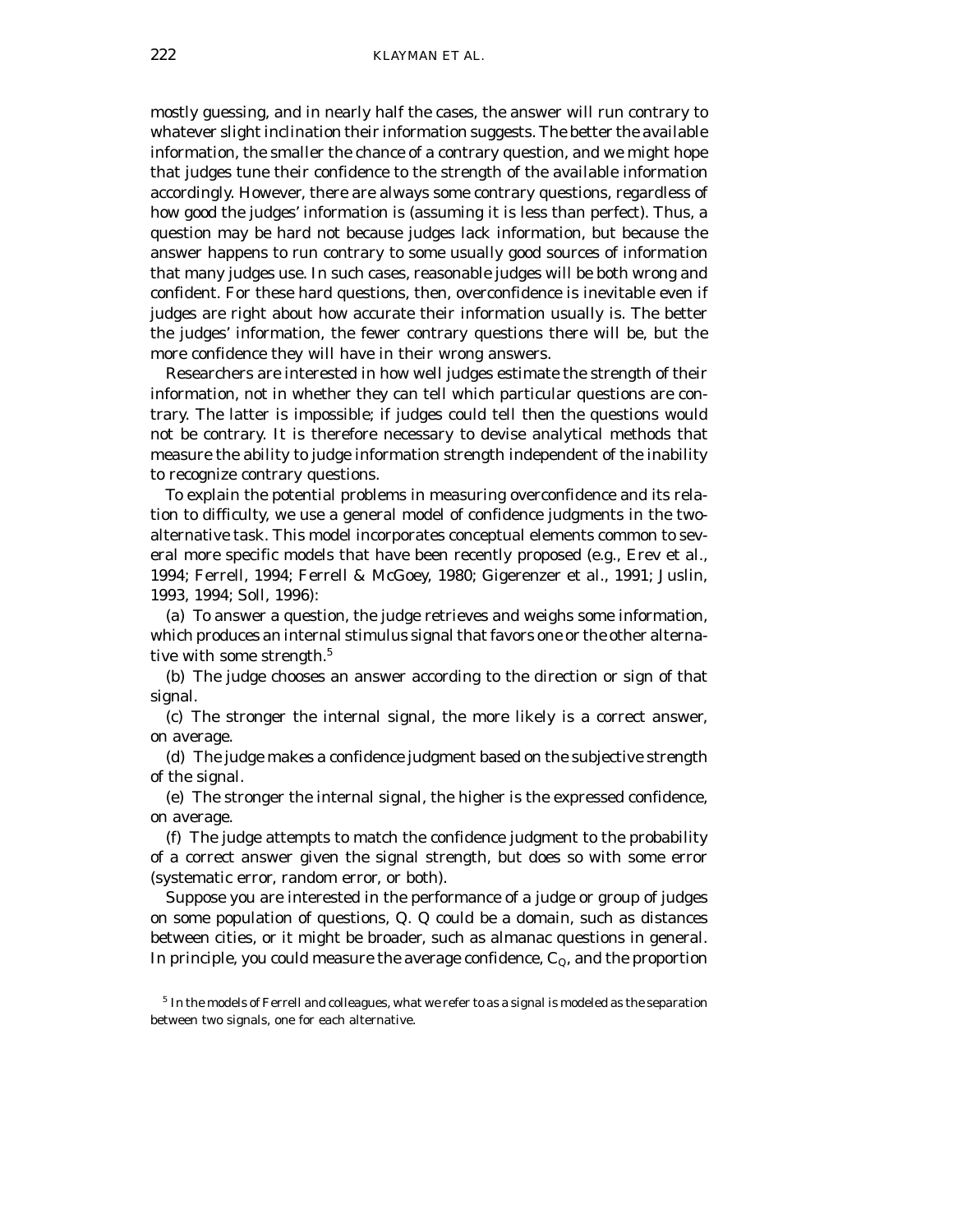correct,  $P_{\text{Q}}$ , across the entire population of questions. These are each a function of the overall information strength of this population of questions, *I*Q. In other words,  $C_0 = C(I_0)$  and  $P_0 = P(I_0)$ . Overconfidence in the population is the difference,

$$
O_{\mathbf{Q}} = C(I_{\mathbf{Q}}) - P(I_{\mathbf{Q}}). \tag{1}
$$

(A negative  $O_Q$  represents underconfidence.)

In practice, though, one usually tests only a subset of questions, S. The selected questions will have an average signal strength of  $I_{\rm S}$ . The proportion of correct answers obtained in response to the subset of questions is  $P_S =$  $P(I<sub>S</sub>)$  +  $dP<sub>S</sub>$ . Performance on the sample of course depends on the strength of information available:  $P(I_S)$  is the proportion of correct answers among the population of all questions or all sets of questions with information strength  $I_{S}$ . The added term,  $dP_{S}$ , is there because the proportion of contrary and noncontrary questions in subset S will vary some from the expected proportions given signal strength  $I_S$ , just by luck in drawing particular questions. (The concept of "representative sample" presented by Gigerenzer et al., 1991, corresponds to a sample in which  $dP_S = 0$ .) Similarly, the average confidence for the subset of questions will be  $C_S = C(I_S)$ . (Most, but not all, models also assume some unsystematic variation in confidence judgments. This would not affect our analysis, so we omit it for simplicity.) Overconfidence in the subset, then, is

$$
O_{\rm S} = C_{\rm S} - P_{\rm S} = C(I_{\rm S}) - P(I_{\rm S}) - dP_{\rm S}.
$$
 (2)

How will overconfidence in the subset compare to overconfidence in the overall population? Combining Eqs. 1 and 2,

$$
O_{\rm S} - O_{\rm Q} = [C(I_{\rm S}) - P(I_{\rm S}) - dP_{\rm S}] - [C(I_{\rm Q}) - P(I_{\rm Q})]
$$
  
= [C(I\_{\rm S}) - C(I\_{\rm Q})] - [P(I\_{\rm S}) - P(I\_{\rm Q})] - dP\_{\rm S}. (3)

If you generate your subsample of questions by randomly sampling from all questions in the population (as suggested by Gigerenzer et al., 1991, and Juslin, 1993), then overconfidence in subset and population should be the same, on average. Information strength,  $I_{S}$ , will average the same as the population strength,  $I_0$ , and luck in drawing contrary and noncontrary questions into the sample,  $dP<sub>S</sub>$ , should average out to about zero.

Sometimes, though, researchers have been interested in sets of questions that do not match the whole population. In particular, they have been interested in comparing hard and easy questions to test the hypothesis that, in our terms, confidence errors vary with signal strength. Signal strength per se is not an observable quantity, so harder questions are typically defined as those for which the proportion correct  $(P)$  is low. A set of questions may be harder than the overall population for two reasons: The average signal strength for these questions is lower, or there are more contrary questions in the sample than one might expect given the signal strengths, or both. Suppose, for example,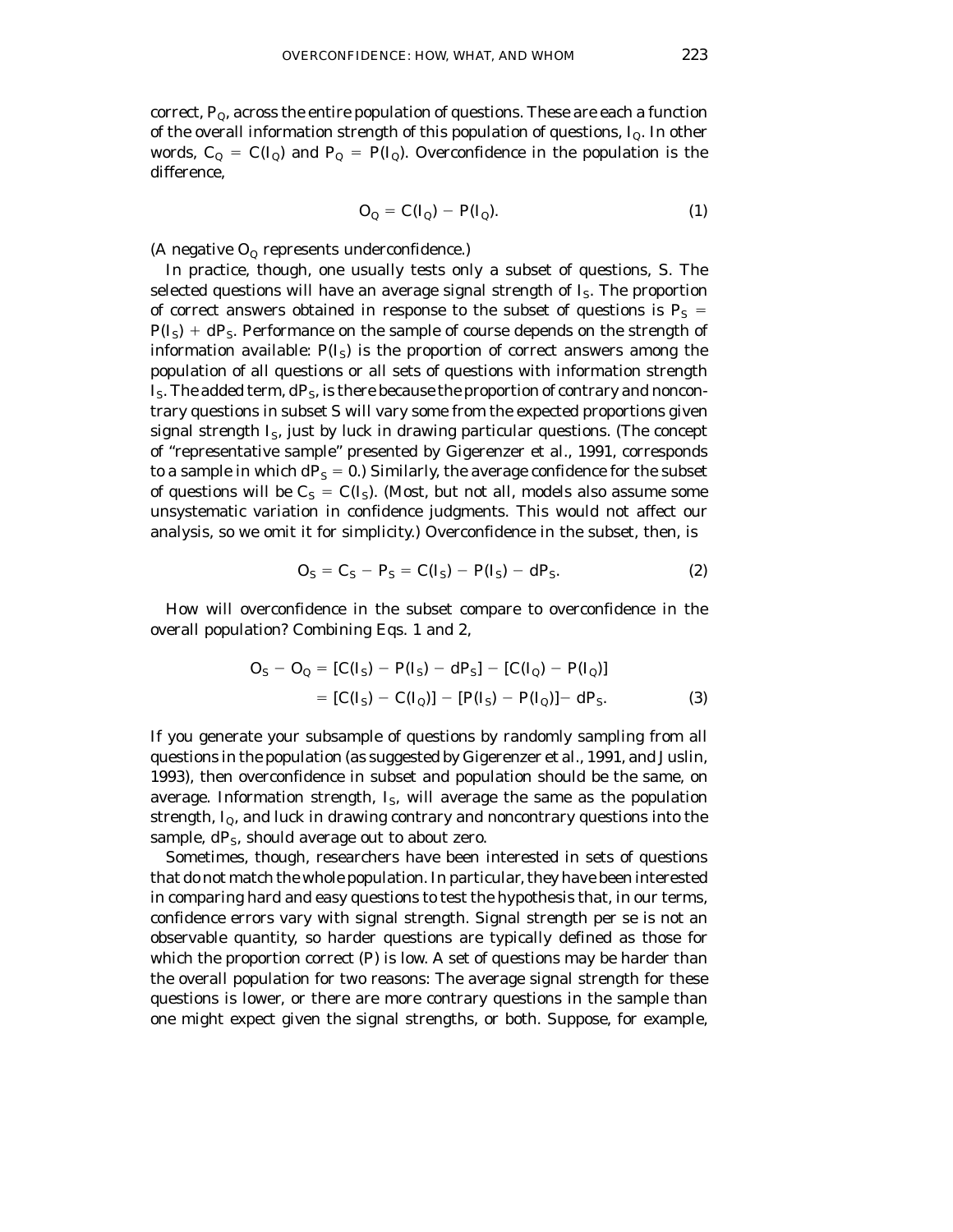that an experimenter selects a question that is correctly answered by 55% of participants in a domain in which the average percentage correct is 70. Performance may be poor because the informational signal is weak for most participants ( $I_\mathrm{S} < I_\mathrm{Q}$ ). They have little information to draw upon, or the available information does not clearly distinguish the answers. Or performance may be poor because this question happens to be a contrary one for many participants  $(dP<sub>S</sub> < 0)$ . The answer runs counter to some usually good information that many participants use.

Whether overconfidence varies with difficulty depends on how judges respond to these two aspects of difficulty. The question of primary interest to researchers is whether judges lower their confidence appropriately when there is less valid information (lower signal strength). In our terms, does  $[C(I_S) - C(I_O)] =$  $[P(I_S) - P(I_Q)]$ ? Perhaps it does, on average. Alternatively, in accord with earlier hypotheses, judges may lower their confidence insufficiently in response to lower signal strength. In that case, overconfidence will increase as signals get weaker (see Eq. 3). The other element that makes a set of questions hard is if there are more contrary questions in it than expected given the signal strengths. Do judges lower their confidence appropriately in response to that? They cannot. If there are more contrary questions than expected given the signal strengths  $(dP_\mathrm{S} < 0)$ , judges have no way of detecting that. So, to the extent that there are more contrary questions than expected, the proportion of correct answers will be lower, but confidence will not. This kind of difficulty effect is not a psychological phenomenon, but a statistical inevitability.

How could one test for the first, cognitive type of difficulty effect, without confounding it with the second, statistical type? One might suppose that these problems could be avoided by defining difficulty independently of observed proportion correct. For example, one could measure how close together the two answers are on the dimension in question (e.g., the absolute difference between the two city populations for a "Which city is larger . . ." question). Call this difference measure  $\Delta$ . The measure  $\Delta$  is presumably correlated with signal strength, because questions whose alternatives are far apart are more likely to provide strong directional signals, on average. Unfortunately, as Juslin, Olsson, and Winman (1998) demonstrate, selecting questions with high or low  $\Delta$  also selects for low and high proportions of contrary questions, respectively. So, questions with lower than average  $\Delta$  have lower than average signal strengths, but they also have a lower than average proportion correct given the signal strengths (in our terms,  $dP_S < 0$ ). Intuitively, consider that when underdogs win elections, the outcome is usually close; underdogs seldom win by a landslide. The contrary questions (upset victories) are almost always low  $\Delta$  (close races), regardless of how sure the outcome seemed ahead of time (signal strength). (See Juslin et al., 1998, for a computer simulation of this effect.)

A different approach is to select large, random samples of questions from different domains and then compare samples with different proportions of correct answers (e.g., see Juslin et al., 1997). Sampling from different domains should produce samples that differ widely in the strength of available information. Selecting large, random samples from each domain should minimize the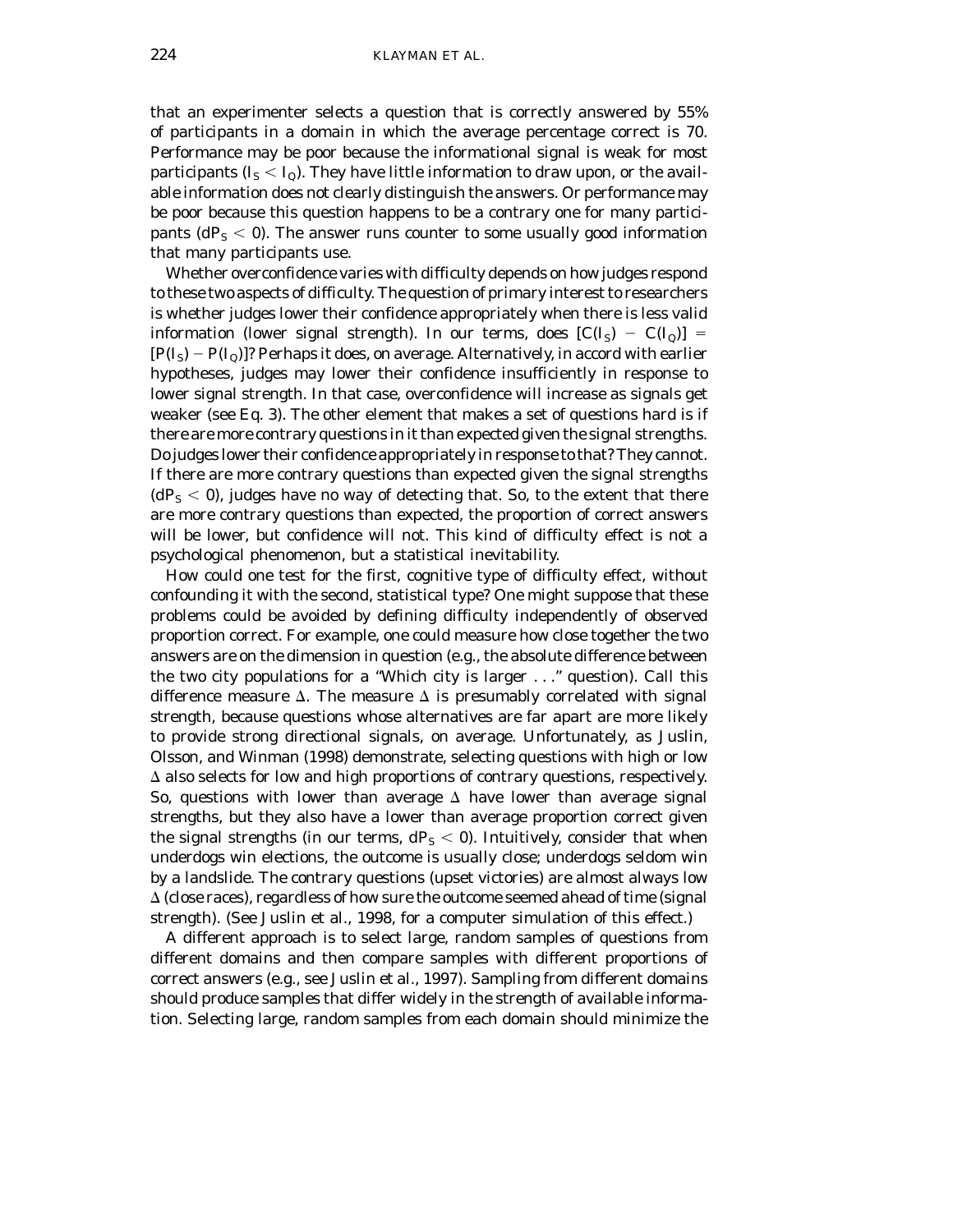effect of accidental over- or undersampling of contrary questions. Thus, differences in overconfidence from sample to sample should be influenced mostly by the relationship between confidence and signal strength, and not much by accidents of sampling. Nevertheless, if participants do lower their confidence appropriately, on average, in response to weaker signals, accidental variations in the proportion of contrary questions could still produce a statistical difficulty effect. Accuracy will be negatively correlated with confidence-minus-accuracy (i.e., overconfidence) as long as both are measured on the same sample of questions (Juslin et al., 1997, 1998). This could explain the finding of Juslin et al. (1997) that there is a strong correlation between domain difficulty and overconfidence, but the actual magnitude of the effect is small.

#### *The Split-Sample Method*

To avoid the difficulties highlighted above, we use a method in which we select two separate samples of questions from each of a number of different domains. We measure domain difficulty on one sample of questions, and we measure over- or underconfidence on the other sample from that domain. If the two samples are independent and random, then accidents of sampling in the first should not affect performance on the second. Thus, tests of differences between domains are not confounded with effects of sampling errors.

Each domain of questions, Q, has an associated strength of information,  $I_0$ . If S1 and S2 are two independent, random samples of questions from Domain Q, their information strengths will differ some from the whole population of Q, just by luck of the draw. Thus,  $I_{S1} = I_Q + eI_{S1}$  and  $I_{S2} = I_Q + eI_{S2}$ . The proportion of correct answers for questions in S1 depends on the signal strengths in S1, plus some variation due to accidentally sampling more or fewer contrary questions than expected given the signal strength (see Eq. 2). That is,

$$
P_{S1} = P(I_{Q} + eI_{S1}) + dP_{S1}.
$$
 (4)

Next, consider the second sample from this domain, S2. Confidence in this sample is  $C_{S2} = C(I_Q + eI_{S2})$  and the proportion correct is  $P_{S2} = P(I_Q + eI_{S2})$  $+$   $dP_{S2}$  (see Eqs. 2 and 3). Subtracting the latter from the former, we get the overconfidence for sample S2:

$$
O_{S2} = C(I_Q + eI_{S2}) - P(I_Q + eI_{S2}) - dP_{S2}.
$$
\n(5)

Now, suppose we compare one domain to another, and observe that domains with lower proportion correct in one subsample (as in Eq. 4) tend to show higher overconfidence in the other sample from the same domain (as in Eq. 5). The *eI* and *dP* elements represent random variations due to accidents of sampling; none is correlated with anything else. The only thing that can account for a correlation from domain to domain between  $P_{S1}$  and  $O_{S2}$  is a correlation between  $P(I_0)$  and  $C(I_0) - P(I_0)$ , that is, a "real" difficulty effect. The splitsample technique can similarly provide tests of individual differences and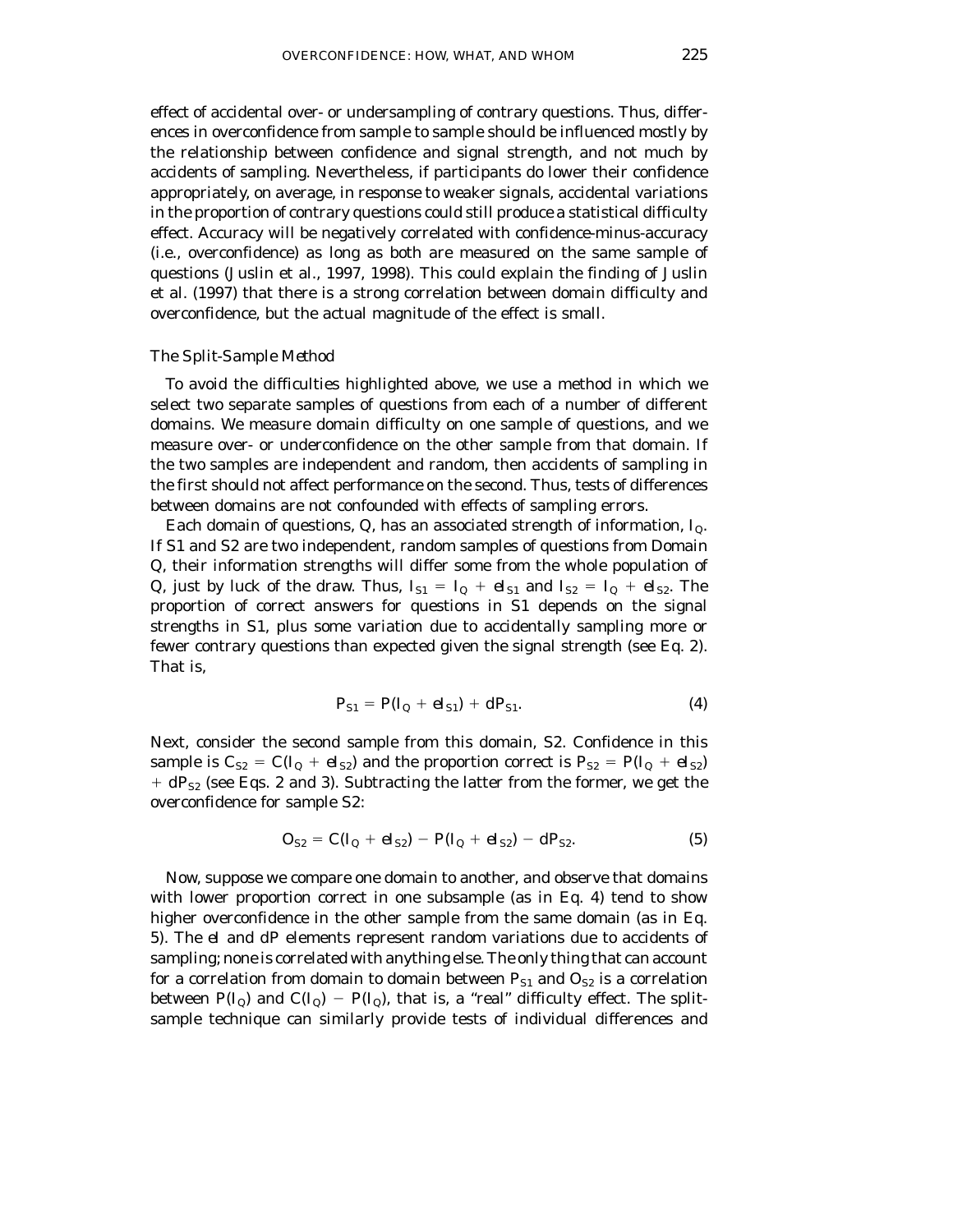domain differences that are unconfounded with effects of sampling and selection.

#### **EXPERIMENT 1**

*Method*

*Participants.* The participants were 32 University of Chicago students solicited by posted advertisements. They were paid \$6 for participating. Sessions were self-paced, and required about 30 min to complete.

*Materials.* A total of 480 two-choice questions were prepared for presentation on a computer monitor. The question set included 40 paired comparisons from each of 12 domains (see Table 1). Each question asked the participant to

| Domain of questions                                                                            | Proportion<br>correct | Confidence | Over-<br>confidence <sup>a</sup> |
|------------------------------------------------------------------------------------------------|-----------------------|------------|----------------------------------|
| Which of these American museums or galleries                                                   |                       |            |                                  |
| had more visitors in 1991?                                                                     | .541                  | .670       | .130                             |
| Which of these 1992-model cars gets more miles-<br>per-gallon in real driving (mix of highway  |                       |            |                                  |
| and city)?                                                                                     | .613                  | .662       | .050                             |
| Which of these "tourist cities" has a warmer daily                                             |                       |            |                                  |
| high temperature in July, on average?                                                          | .637                  | .762       | .124                             |
| Which of these U.S. colleges or universities<br>charged higher tuition in 1991? (For state     |                       |            |                                  |
| colleges, use the in-state-resident tuition.)                                                  | .656                  | .689       | .033                             |
| Which of these food items has more calories?                                                   | .672                  | .795       | .123                             |
| Which brand of shampoo costs more per ounce<br>(national average)?                             | .684                  | .715       | .031                             |
| Of these two "principal mountains of the world,"                                               |                       |            |                                  |
| which is taller?                                                                               | .688                  | .615       | $-.073$                          |
| Which of these states had a higher percentage<br>of its population with incomes below the fed- |                       |            |                                  |
| eral poverty line in 1990?                                                                     | .697                  | .712       | .015                             |
| Which of these cities is farther from Los Angeles,<br>in air miles?                            | .728                  | .801       | .073                             |
| Which of these states had a higher population<br>in 1990?                                      | .750                  | .799       | .049                             |
| Which of these nations has higher life expec-                                                  |                       |            |                                  |
| tancy, averaged across men and women?                                                          | .791                  | .774       | $-.017$                          |
| Which of these U.S. presidents held office first?                                              | .856                  | .869       | .012                             |
| Total                                                                                          | .693                  | .739       | .046                             |

**TABLE 1**

#### **Domains of Questions Used in Experiment 1, with Mean Performance Measures**

*Note*. Facts used are from 1990–1992 because the earliest experiment was begun in 1993.

*a* Overconfidence = confidence - proportion correct. Negative numbers indicate underconfidence.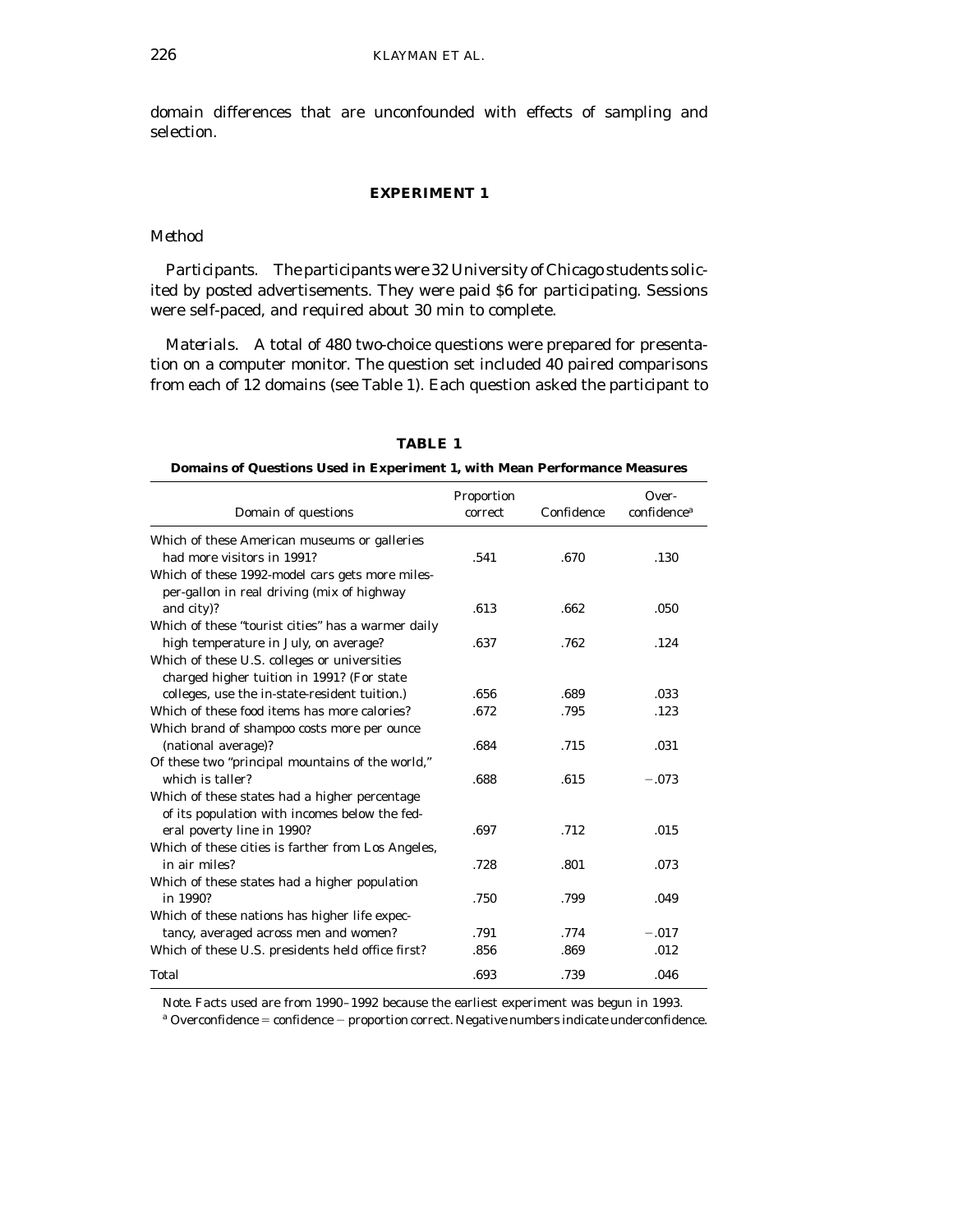make an ordinal comparison of two items.<sup>6</sup> Representative sampling of questions from a domain was approximated by random sampling from the population of all possible questions in a domain. To do that, we selected 12 domains for which comprehensive lists were available. These lists either included all possible members (e.g., poverty levels of U. S. states or inauguration dates of U.S. presidents) or provided subsets that were not likely to be biased in favor of unusual or surprising items (e.g., the heights of "principal mountains of the world" or the listing of prices for all shampoos reviewed in a consumer magazine). Once an appropriate list was obtained for each domain, items were sampled with replacement using a random number table, and were paired consecutively. Pairings were replaced only when they duplicated an earlier question.

Questions were presented one at a time on a video monitor, with the two choices labeled as (A) and (B). The order of choices was randomly determined on each presentation. The question was followed by a response line with the prompt "(A) or (B)?" When one of those two letters was typed, a second response line appeared, with the prompt "Chance correct, 50–100." After typing a number in that range, the participant could either confirm the responses, in which case the next question appeared, or request to make a change.

*Design.* Participants were assigned alternately to one of two conditions (16 in each). In the *blocked* condition, each participant received 40 questions in a row from each of three domains (e.g., 40 questions about the sequence of presidents, followed by 40 questions about the price of shampoo, followed by 40 questions on life expectancies in various countries). Domains and individual questions were assigned to participants so that each of the 480 questions was presented once in each group of 4 participants. The order of the questions in each block of 40 was randomized individually for each participant. In the *mixed* condition, each participant received 10 questions from each of the 12 domains, mixed together in random order. As in the blocked condition, questions were assigned to participants so that each question was shown once in each group of 4 participants.

*Procedure.* Following the presentation of written consent forms containing a brief summary of the procedure, the presentation of instructions and stimuli was controlled by computer. Instruction screens told participants that they would be answering 120 two-choice questions that would "vary in difficulty from obvious to obscure, with most somewhere in between." The following example was given: "Who is older, (A) Bill Clinton or (B) Madonna?" This was followed by instructions on how to enter their answers and how they could change their answers prior to committing to them. Once participants confirmed their answers to a given question, they could not return to that question. The following instructions were provided for the confidence scale:

<sup>6</sup> In our usage, an *item* is one of the members of the list for a given domain (e.g., the poverty level of Vermont), as distinct from a *question* posed to participants (e.g., "Which of these states . . ."). Thus, two-choice questions require a comparison of two items.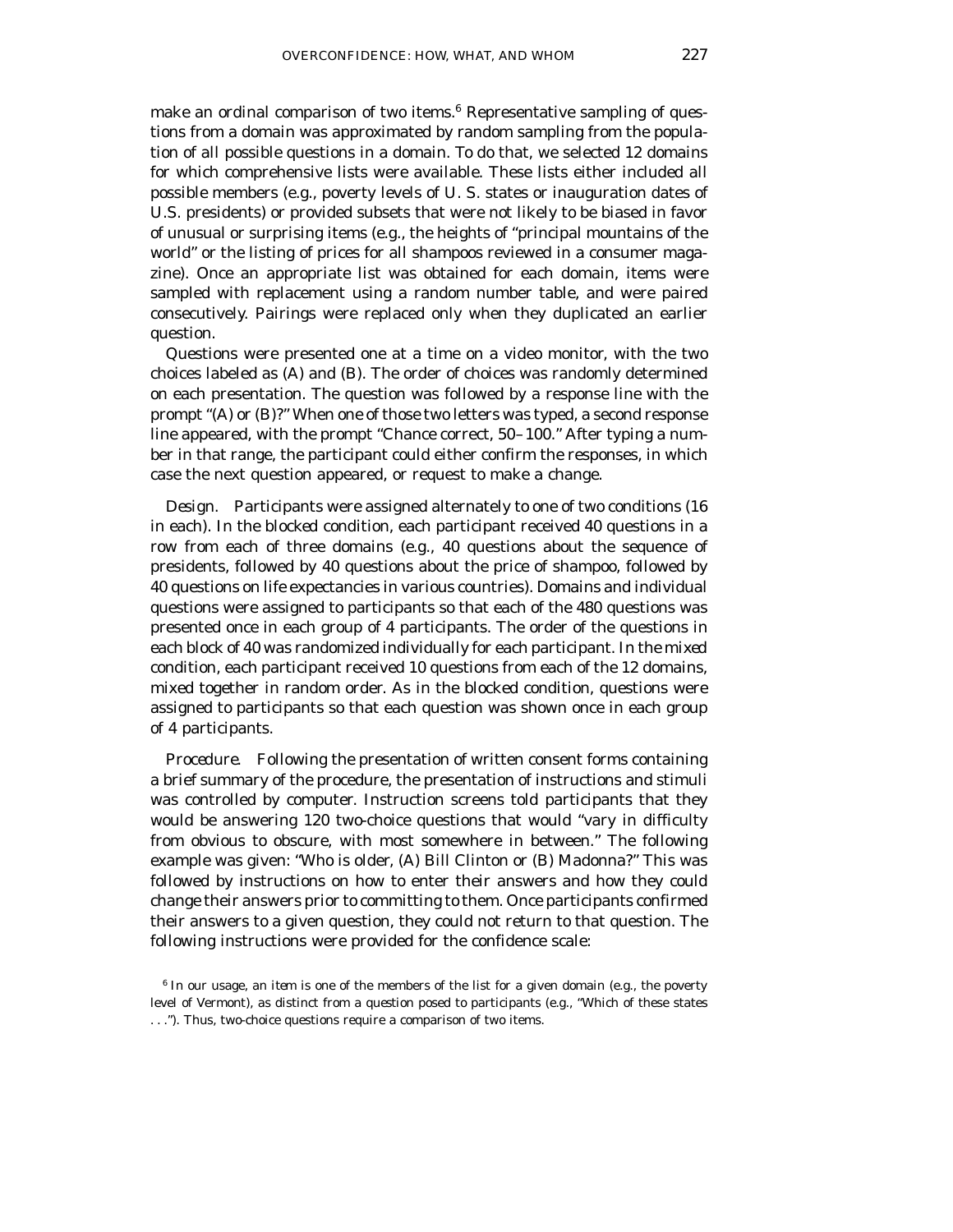In addition to choosing answer A or B, we ask you to also indicate your confidence by telling us what you think the chance is you are right. If you are absolutely in the dark, no better than flipping a coin, that would correspond to a 50% chance of getting it right. If you are absolutely certain you have the answer, so you think the odds are less than one in a hundred you might be wrong, then that's a 100% chance your answer is right.

Please feel free to use any number between 50 and 100 to indicate what you think the chance is that your answer is right. Numbers less than 50 are not allowed, because if you think there's LESS than a 50/50 chance your answer is right, you ought to choose the other answer!

Participants in the blocked condition were told to expect "40 questions on each of three different topics"; in the mixed condition, "120 questions on a wide variety of different topics."

# *Results and Discussion*

*Overall calibration and confidence.* First, we examined calibration using the traditional technique of plotting actual percent correct contingent on participants' stated level of confidence. In plotting such calibration curves, it is necessary to group participants' responses into categories, in order to obtain a reasonable sample of responses from which to calculate the actual percent correct. To facilitate comparison to past results, we used the most common method, grouping together responses in the ranges of .50–.59, .60–.69, .70–.79, .80–.89, .90–.99, and 1.0. Figure 1 shows the calibration curves obtained for the mixed and blocked conditions.

The results in Fig. 1 replicate earlier calibration findings, in that (a) the overall calibration curve is flatter than the ideal line, matching average confidence to percent correct, and (b) it lies almost completely below the ideal line, indicating a predominance of overconfident judgments. There is little difference between the mixed and blocked conditions; if anything, the participants in the blocked condition may have done worse, contrary to our prediction.

Data like these can be formally analyzed using components of the Brier score, chiefly the calibration and resolution components (Lichtenstein & Fischhoff, 1977; Murphy, 1973). The calibration component of the Brier score measures the degree to which participants' confidence judgments match the obtained percentage correct across different segments of the confidence scale. Resolution is the degree to which participants' confidence judgments differentiate between correct and incorrect answers. The mixed and blocked conditions did not differ significantly on either of these measures.

We also performed an ANOVA with condition as a between-participants variable and first half (i.e., first 60 questions) vs second half as a withinparticipants variable, with objective percentage correct and subjective confidence as repeated measures. (In these and subsequent statistical tests, both objective and subjective measures were converted to unbounded scales using a log-odds transform.) There was a significant difference between the objective and subjective measures,  $F(1, 30) = 8.49$ ,  $p < .007$ , with a mean percentage correct of .69 and a mean confidence of .74. There was no significant main effect for condition,  $F < 1$ , and no significant interaction between condition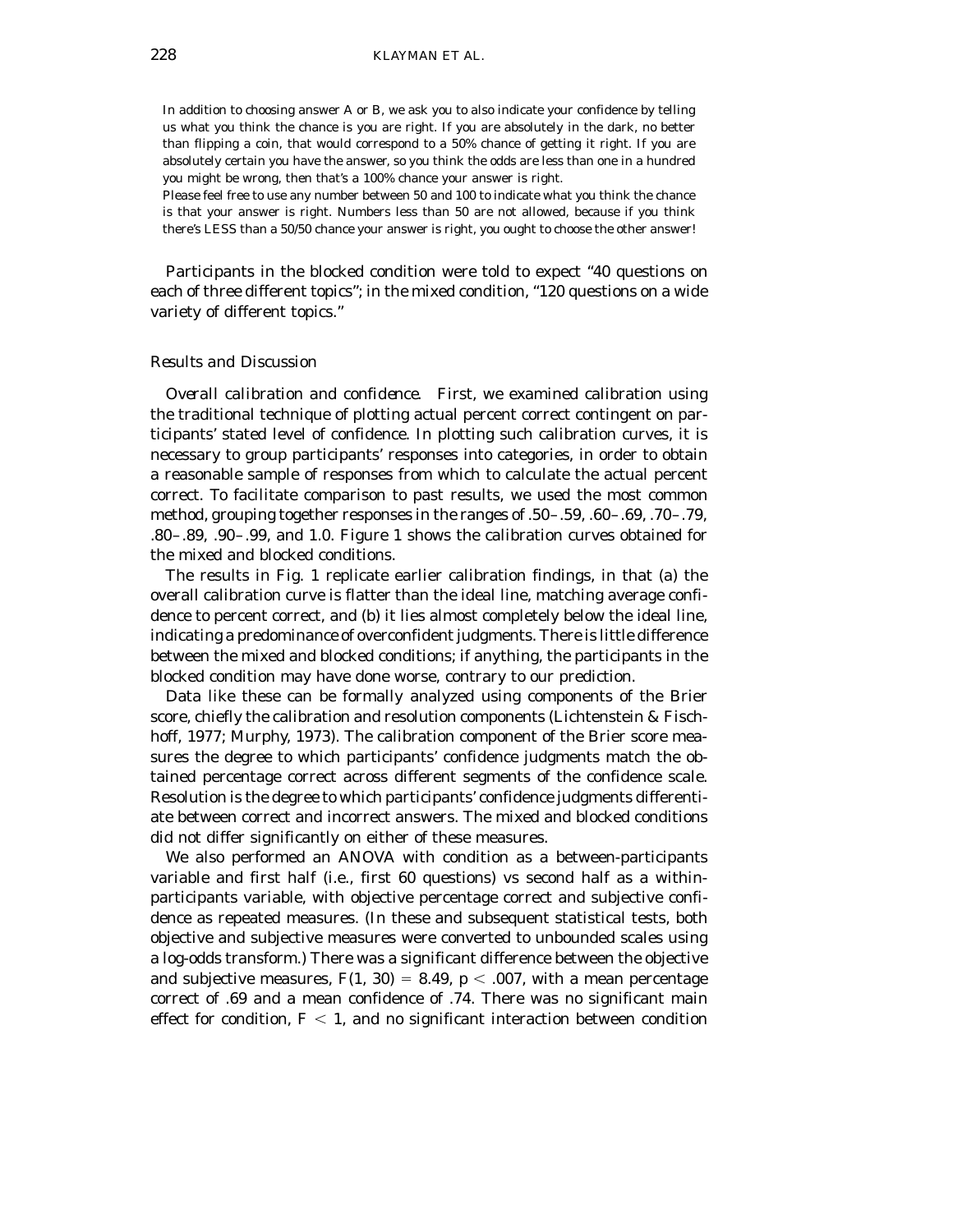and type of measure,  $F < 1$ . Thus, there was again no evidence that blocked and mixed administrations differed in real or perceived difficulty or in the degree of overconfidence. There were no significant effects involving first vs second half.

We also conducted a similar analysis with participants in the blocked condition, this time looking at the first, second, and third domain seen, and the first half vs second half of each domain. There was no effect of domain order, but a significant effect of domain half,  $F(1, 15) = 6.38$ ,  $p < .03$ . Contrary to expectations, participants performed better in the first half of each domain than in the second (.70 correct vs .66). This is presumably an effect of boredom or fatigue. Participants were also slightly less confident in the second half of each block (.74 vs .73), producing no significant interactions between measure and block half. Thus, there is no evidence that overconfidence changed with practice in answering questions in a given domain.

A variety of analyses also show the expected difference between hard and easy questions. Accuracy on the questions from the six hardest domains averaged .63, with average overconfidence of .08, while accuracy on the six easiest domains averaged .75, with overconfidence of .01. There were differences in the same direction in overconfidence for harder and easier questions within domains as well. However, as discussed earlier, such effects could reflect the impossibility of detecting an excess of contrary questions, rather than an inability to appreciate the poverty of one's information. Thus, we will not report analyses of these measures in detail. Instead, we turn to analyses that compare independently sampled sets of questions.

*Differences between hard and easy domains.* We examined the effect of question difficulty on overconfidence by looking at judgments for easier and harder domains of questions. If we look at all questions and all participants combined for each domain, the traditional effect of difficulty shows up as a negative correlation between accuracy and overconfidence of  $-.52$ ,  $N = 12$ ,  $p < .09$ . However, as discussed earlier, accidental oversampling of contrary questions in one domain or undersampling in another might contribute to that correlation. To avoid this confound, we used split sampling, using one sample to define domain difficulty (the *definition set*, S1), and the other sample to measure overconfidence (the *measurement set*, S2). Specifically, we took the questions each participant saw from each domain, and divided them into subsample S1, consisting of the first, third, fifth, etc., question that that participant saw from each domain, and a complementary subsample S2, consisting of the second, fourth, sixth, etc. Because each of the questions in a given domain was separately sampled from the entire list of possibilities, S1 and S2 are independent. Because order of presentation was randomized, the composition of the subsamples is different for each participant.

For each participant in the blocked condition, we identified the hardest and easiest domains the participant saw, according to the accuracy of that participant on the definition set. In the mixed condition, we similarly identified the four hardest and four easiest domains. In case of ties, the number of domains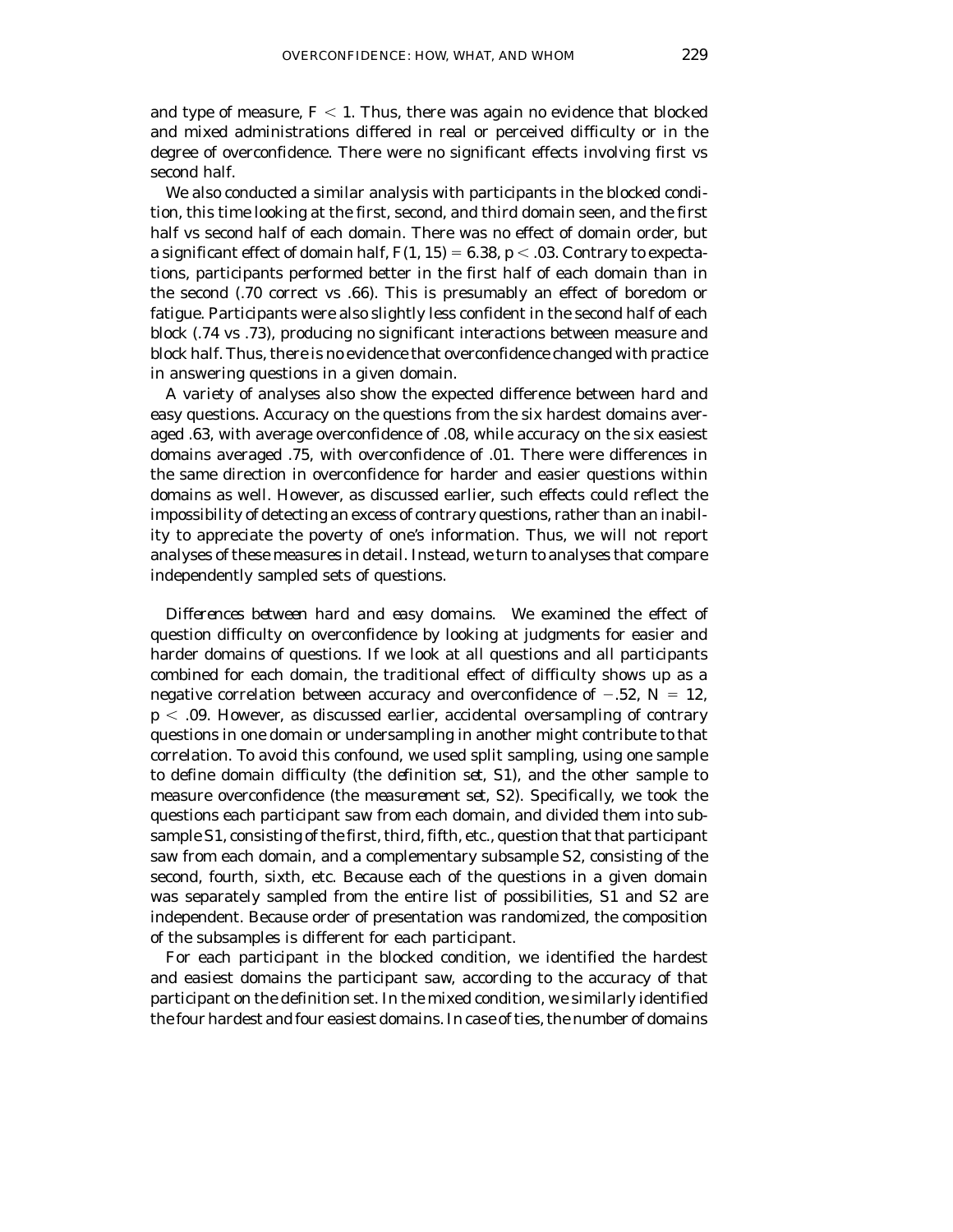in each category was adjusted to keep equally difficult domains together. For each participant, we then took two dependent variables from the measurement set: the differences in accuracy between domains designated as easy and hard, and the difference in overconfidence. The mean difference in accuracy was .10 (mean proportions correct were .73 and .63). This was significantly different from zero,  $t(30) = 2.28$ ,  $p = .01$ . The mean difference in overconfidence was  $-0.04$  (overconfidence means were .03 and .07). This is in the direction of more overconfidence for harder domains, but is not significant,  $t(30) = -1.15$ ,  $p = .26$ . We double-checked the results by reversing the roles of the definition and measurement sets. The difference between domains designated as easy and hard was .05, which was different from zero,  $t(30) = 2.09$ ,  $p < .05$ . The difference for overconfidence was .03, this time in the direction of *less* overconfidence for harder domains, but was again not significant,  $t(30) = 1.08$ ,  $p = .29$ . There were no significant differences between conditions on any of these measures.

The evidence regarding the effect of difficulty on overconfidence is clearly equivocal. However, the ability to analyze differences between domains is limited in the present study. In the mixed condition each participant saw only a small number of questions from each domain, and in the blocked condition, each domain was seen by only a few participants. Experiment 2 affords more powerful tests of difficulty effects, and we will return to the question of domain differences there.

*Individual differences.* Split-sample analyses can also be used to examine individual differences in confidence judgments. The logic of doing so parallels the rationale for using split samples to measure difficulty effects. By comparing measures taken on different subsamples, we avoid the possibility that apparent results are due only to accidents of sampling. For example, luck of the draw might give a participant a larger or smaller number of contrary questions in sample S1, and this would produce the appearance of a larger or smaller degree of overconfidence within that set of questions. Luck in subsample S1 is uncorrelated with luck in S2, however, so if overconfidence in S1 correlates with overconfidence in S2, that represents something more stable than luck.

For this analysis, we combined the data from all domains, and defined subsample S1 for each participant as those questions seen on odd-numbered trials, and subsample S2 as those seen on even-numbered trials. We then measured each participant's proportion correct, confidence, and overconfidence separately for S1 and S2. Table 2 shows the correlations between measures for the 32 participants on one subsample and measures for those participants on the other subsample. The results shown in Table 2 indicate that, indeed, some participants are consistently more overconfident than others, at least in the particular set of domains they were asked about. The correlation between overconfidence on one subsample and overconfidence on the other is .66. This corroborates findings of individual differences reported by Soll (1996) and Budescu, Wallsten, and Au (1997). Overall, 23 participants were overconfident, and 9 underconfident (binomial  $p < .025$ ).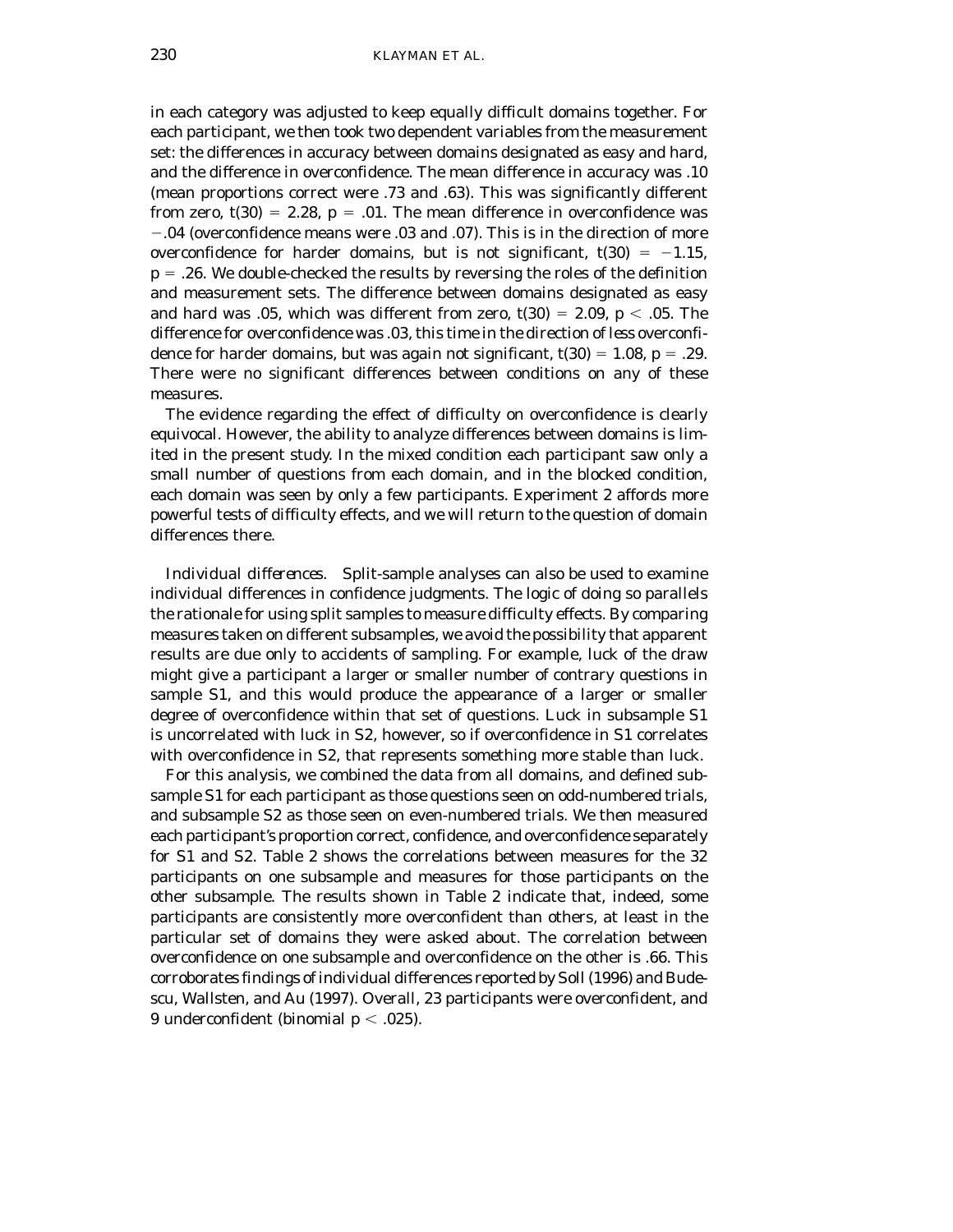#### **TABLE 2**

|                                                                  | <b>Proportion correct:</b><br>Sample S <sub>2</sub><br>$(M = .688)$ .<br>$SD = .088$ | Confidence:<br>Sample S <sub>2</sub><br>$(M = .735)$ .<br>$SD = .072$ | Overconfidence:<br>Sample S <sub>2</sub><br>$(M = .048)$<br>$SD = .102$ |
|------------------------------------------------------------------|--------------------------------------------------------------------------------------|-----------------------------------------------------------------------|-------------------------------------------------------------------------|
| Proportion correct: Sample S1<br>$(M = .698, SD = .085)$         | $.619***$                                                                            | .269                                                                  | $-.343*$                                                                |
| Confidence: Sample S1<br>$(M = .742, SD = .072)$                 | .190                                                                                 | $.940***$                                                             | $.497***$                                                               |
| Overconfidence: Sample S1<br>$(M = .044, SD = .098)$<br>$N = 32$ | $-.394**$                                                                            | $.456***$                                                             | $.660***$                                                               |

#### **Correlations across Participants between Measures Taken on Different Subsamples of Questions, S1 and S2, in Experiment 1**

*Note*. For comparison, correlations between measures taken on the whole, unsplit sample were as follows: *r*(proportion correct, confidence) = .246, *ns*; *r*(proportion correct, overconfidence) =  $-0.660, p < .001$ ; *r*(confidence, overconfidence) = .566, *p* < .001.

Other correlations suggest how individual differences in overconfidence arise. Notably, there is a correlation of .94 between confidence on one subsample and confidence on the other: Clearly, some participants are consistently more confident than others. Differences in confidence could be justified: The correlation between accuracy on one set of questions and accuracy on the other is .62, indicating that some participants were consistently more accurate than others. However, there are only weak correlations between participants' confidence relative to that of other participants and their accuracy relative to that of others (.19 and .27). Even when we measure confidence and accuracy on all questions, without splitting the sample, the correlation is only .25. Individuals have an overall sense of confidence that is reliable, but not very accurate. Thus, more confident people tend to be more overconfident (correlations between confidence and overconfidence are .50 and .46), and less accurate people tend to be more overconfident (correlations between accuracy and overconfidence are  $-.39$  and  $-.34$ ).

The patterns of correlations observed in the mixed and blocked conditions were very similar, with one exception. The correlations between confidence and accuracy appear to be higher in the mixed condition (.50 and .41) than in the blocked condition (.10 and 0). The difference between conditions is marginally significant, but if real, it is likely due to the fact that participants make mistakes about how confident to be about particular domains, as well as overall. Mixedcondition participants see a greater variety of domains, so such domain-specific errors tend to average out. We examine the possibility of domain-specific errors in the following section.

 $* p < .06.$ \*\*  $p < .03$ . \*\*\*  $p < .01$ . \*\*\*\*  $p < .001$ .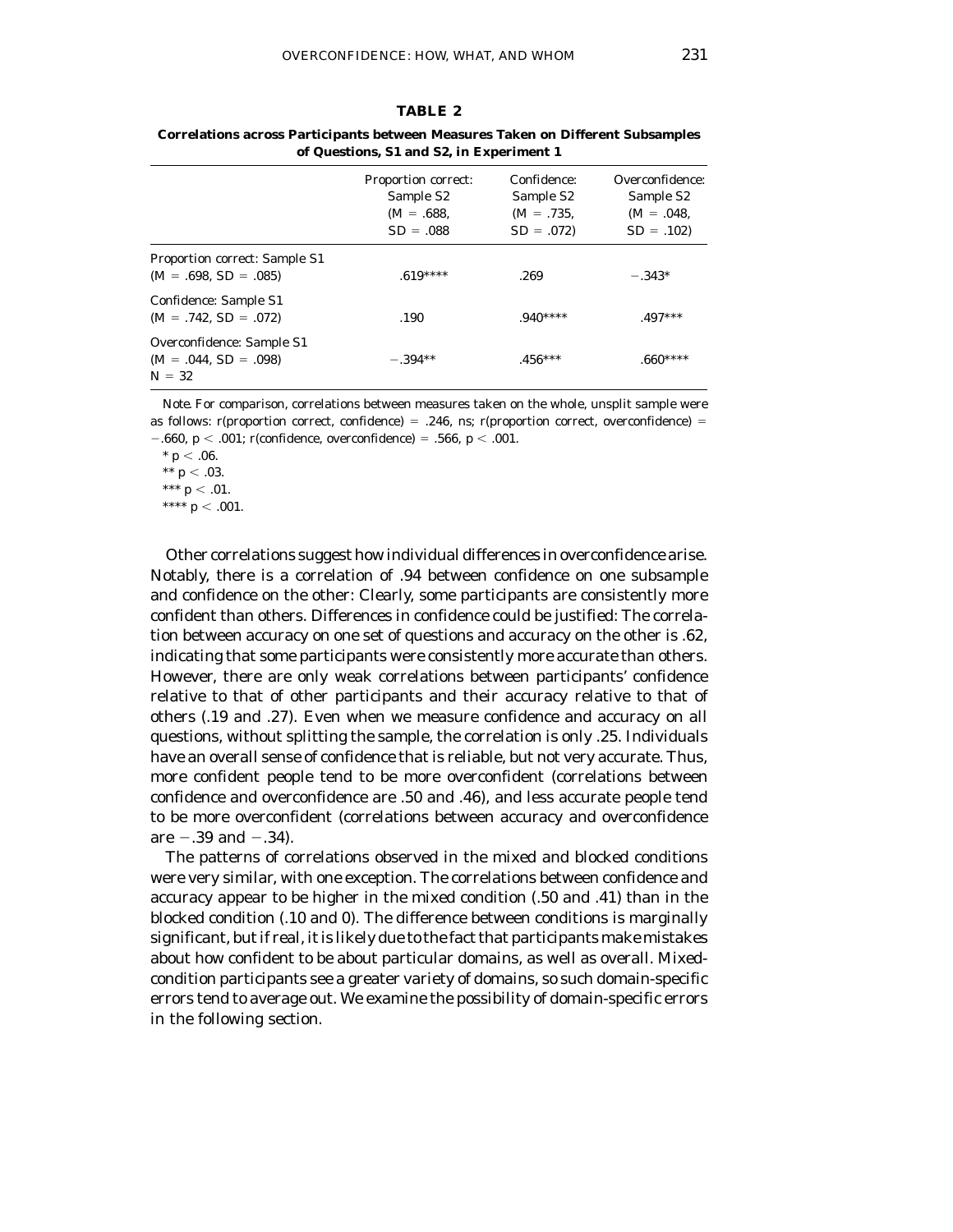## 232 KLAYMAN ET AL.

*Cross-domain comparisons.* Another way to look at individual differences is to compare participants' overconfidence in one domain with their overconfidence in another domain. In the blocked condition, we identified the first, second, and third domains each participant saw. In the mixed condition, we identified the earliest four, middle four, and latest four domains seen, according to the average trial number of the questions in each domain. The sequential ordering is more meaningful in the blocked condition, but for these purposes, any arbitrary division of domains will suffice. We compared the overconfidence scores of the 32 participants on their first domain or set of domains with their overconfidence on the second. The correlation was .60. Between the first domains and the third the correlation was .58, and between the second and the third, .51. These are all significant at  $p < .003$ ,  $N = 32$ . Similar results were obtained looking at each condition separately. All single-condition correlations were significant at  $p < .06$ ,  $N = 16$ . These results confirm that some participants are generally more overconfident than others, and not just in particular domains.

*Conclusions.* It is clear from Fig. 1 and subsequent analyses that people's confidence judgments about two-choice questions are not well calibrated, even when tested in a large, varied, and representative sample of two-choice questions. Contrary to our expectations, the accuracy of confidence judgments is not materially affected by whether the participant receives three blocks of 40 questions from a single domain, or a mix of 120 questions from 12 domains.

The finding of miscalibrated judgments is not controversial: The same pattern is observed in Gigerenzer et al.'s (1991) study of German city sizes and in a variety of domains studied by Juslin and colleagues (see Juslin et al., 1997). People are not sure enough when they are very unsure, and they are too sure when they are very sure. We also find stable individual differences in overconfidence, such that more confident people tend to be more overconfident, as do less accurate people. These findings are consistent with models in which confidence judgments are imperfect, but unbiased. Miscalibration implies error in reading the accuracy of the information available in answering each question. The patterns of individual differences imply that errors occur not only in each individual confidence judgment, but also in setting one's overall level of confidence (see also Suantak et al., 1996). There is some evidence in this study that the errors people make are not completely unbiased, however. About 70% of individuals err in the direction of overconfidence. Overall, overconfidence is reliable but modest: between 4% and 5%. It seems likely that the tendency toward under- or overconfidence varies not only from individual to individual, but also from domain to domain. However, the present study provides little evidence that differences in difficulty account for differences in overconfidence between one domain and another.

#### **EXPERIMENT 2**

In this experiment we adopt the method used by Gigerenzer and others of asking each participant a long series of question in a single domain. Accordingly,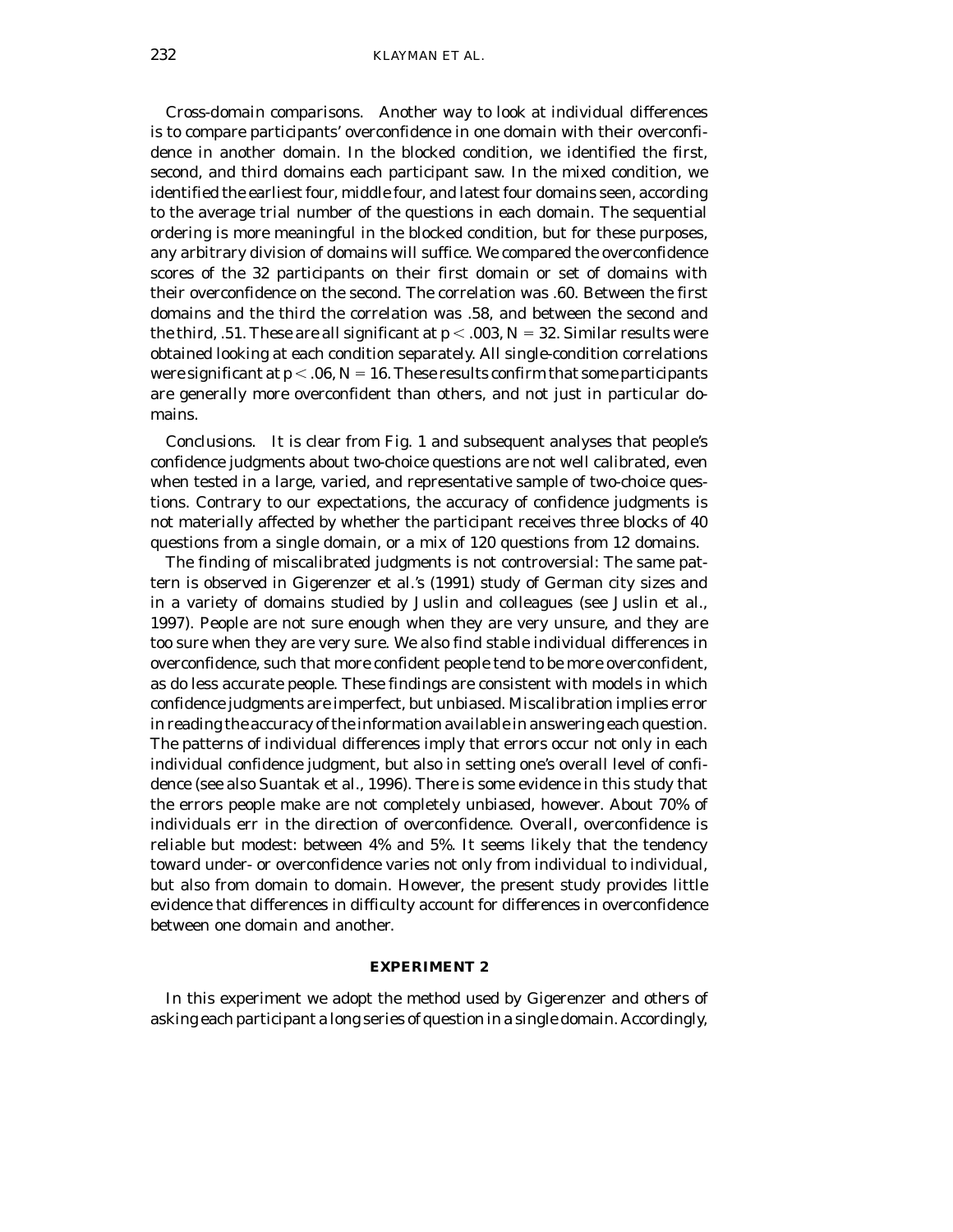domain is a between-participants variable. Although this design precludes some of the analyses performed in Experiment 1, the larger sample of questions from a given domain for each participant permits some more powerful comparisons of different domains. The single-domain procedure also allows a more powerful test of the effects of repeated questioning within one domain. The results of Experiment 1 suggest that the use of blocks of single-domain questions cannot explain previous findings of little or no overconfidence in representative sets of two-choice questions. Net overconfidence was statistically significant but modest, and mixed and blocked conditions did not differ. Nevertheless, we might still find a difference between mixed and blocked administrations if we used a stronger manipulation. Perhaps it takes more than 40 questions for a typical participant to settle on a consistent policy for retrieving and weighing information. Also, in most representative-sample studies, the questions are composed of different pairwise combinations of a smaller set of individual items. Repetition of the same items might also contribute to a more consistent use of information. Accordingly, we also constructed our question sets using repetitions of individual items in different pairwise combinations.

#### *Method*

*Participants.* The participants in this study were 54 University of Chicago students who had not participated in the earlier study. They were solicited and reimbursed as in Experiment 1. One participant was excluded and replaced because he repeated the same confidence value for nearly all of his answers.

*Procedures.* Each participant received a total of 150 questions presented in the same manner as in the previous study, except all from a single domain. A short break was provided at the halfway point. The 150 questions consisted of pairs composed from the 40 to 80 individual items used in each domain in the previous study.

Six domains were used, with nine participants assigned to each. The domains were shampoo prices, order of U.S. presidents, height of mountains, temperatures of cities, populations of U.S. states, and poverty levels of U.S. states. These were selected on the basis of being domains with small lists of items from which to draw (i.e., there are only 51 states/districts and 41 former presidents, and the published lists of shampoos, principal mountains, and major cities were limited in size). This was done to enhance the extent to which a sample of questions composed from a randomly selected subset of items would approximate representative sampling of the domain.

# *Results and Discussion*

*Comparing the two studies.* We first checked our hypothesis that answering large numbers of questions from a single domain would improve judgments of confidence. To do this, we contrasted the present data with those of Experiment 1. We combined the two conditions of Experiment 1, and looked only at questions from the six domains that were also used in Experiment 2. (Two participants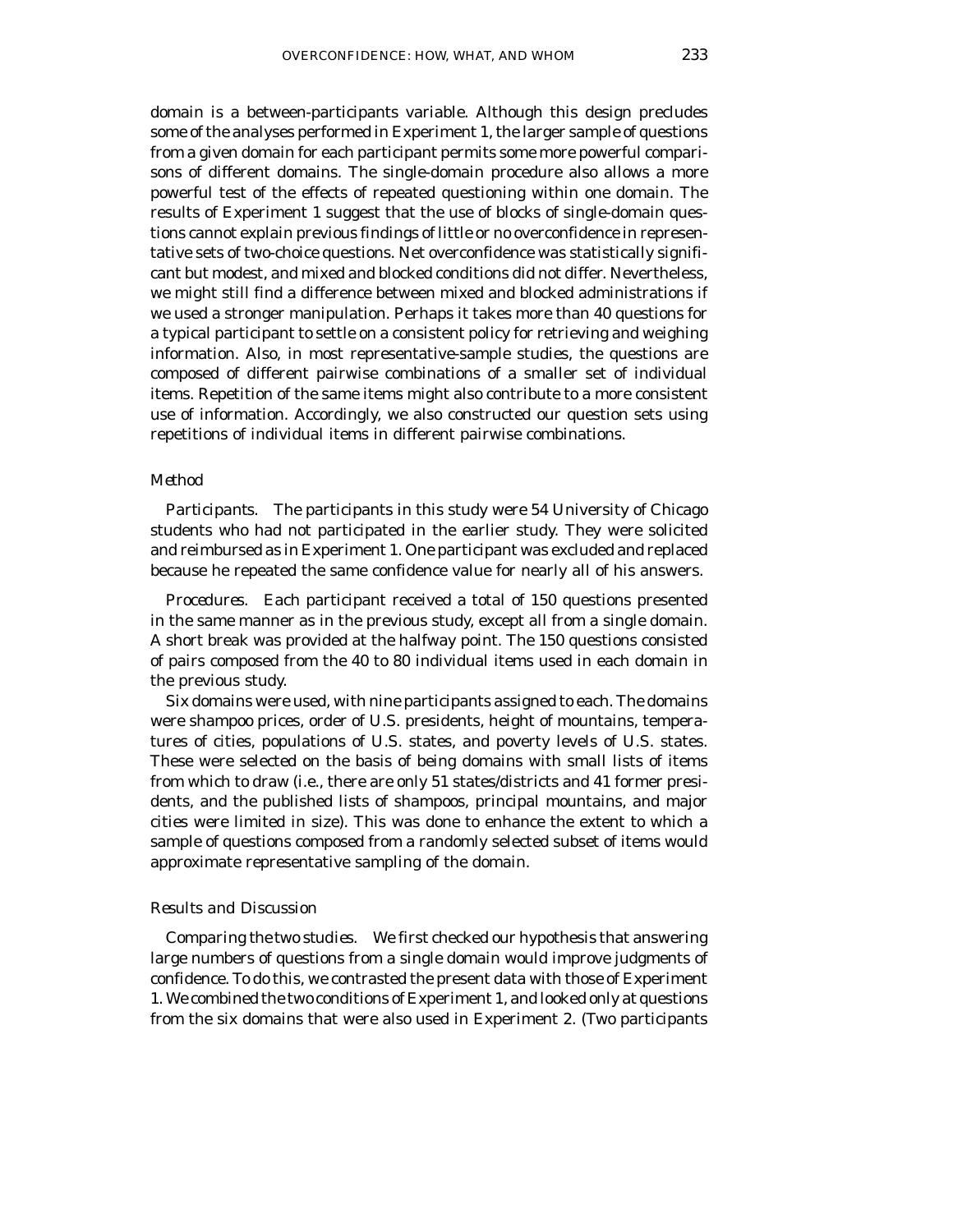in the blocked condition were eliminated, because they had not received any questions from the eligible domains.) The resulting calibration curves are shown in Fig. 2. There seems to be no appreciable difference between the mixed or short-block procedures of Experiment 1 and the long-block procedure of the present study. Indeed, differences between experiments on Brier score components did not approach significance.

We conducted a MANOVA with experiment (1 or 2) as a between-participants variable and first half vs second half of trials as a within-participants variable, with objective accuracy and subjective confidence as repeated measures. There were no significant effects. The only effect reliable at  $p < .20$  was a main effect of measure (i.e., overconfidence),  $F(1, 82) = 2.05$ . Overall overconfidence appears to be lower in Experiment 2 than in Experiment 1, with average overconfidence of 0.4% vs 3.0% on these domains. Also, these numbers are both lower than the average of 4.6% overconfidence obtained on the 12 domains in Experiment 1. However, neither of these differences is statistically reliable. We now turn to the data from only the 54 participants in the present study.

*Domain differences.* The present design allows us to make a more direct comparison between different domains. Domain can be included as a betweenparticipants variable in a MANOVA, with accuracy and confidence as repeated measures. This analysis showed a main effect of domain,  $F(5, 48) = 14.1$ ,  $p < .001$ , and an interaction between domain and measure,  $F(5, 48) = 8.60$ ,  $p<.001$ . Together, these indicate that there were reliable differences between the domains in accuracy, confidence, and overconfidence. Were differences in overconfidence between domains a function of difficulty? The correlation between accuracy and overconfidence across the six domains is  $-.08$ , which is not



**FIG. 2.** Calibration curves for two-choice questions from the six domains used in both Experiment 1 and Experiment 2.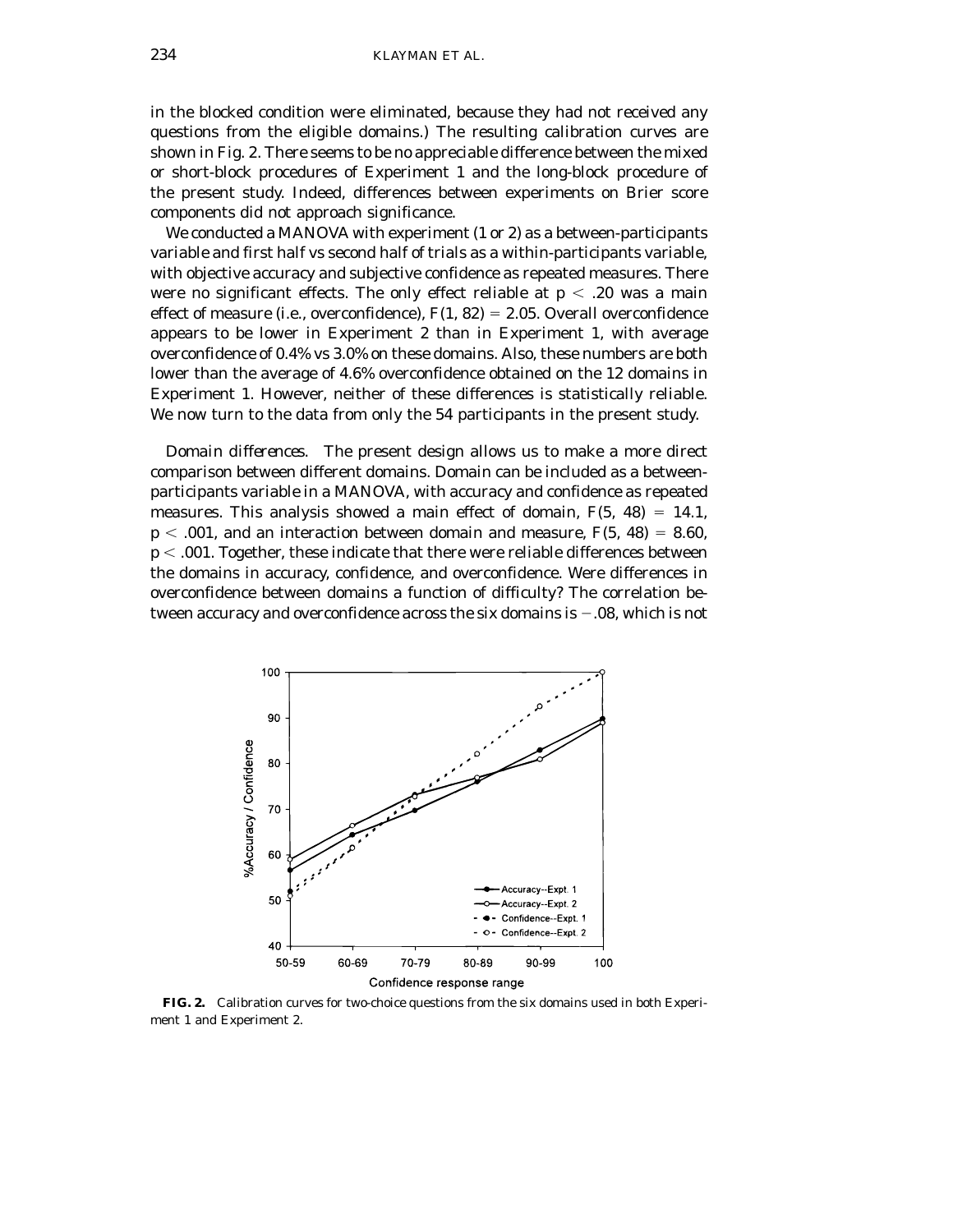near significance. Of course, six domains is a small sample, but the differences between domains on overconfidence seem highly idiosyncratic (see Table 3).

The MANOVA indicates reliable differences among domains in proneness to overconfidence, but this could have resulted from accidents of sampling with regard to contrary questions in different domains. The magnitude of the observed differences suggests this is not the whole story, given the number of questions and participants sampled. We can check that using split samples, aggregating the data from different participants on each subset of questions in each domain. Given the design of the present experiment, it was necessary to split the questions in a different way than was done in the first study. Recall that in this study, the questions in each domain were formed by recombining the individual items (between 40 and 80 per domain) in different pairwise combinations. Therefore, simply splitting the sample into two halves by trial number would not yield completely independent samples. Accordingly, we used a simple computer algorithm (basically repeated trial and error) to identify two subsets of questions for each domain that shared no items in common. This resulted in two independent samples for each domain of roughly 50 questions each, with another 50 questions eliminated from the analysis. Although the elimination of questions reduces the power of our test, we did so in order to guarantee strictly independent samples of each domain for each participant. We used the same division of questions for all participants in a given domain. In doing this, there is a risk that idiosyncrasies of selection might produce differences in the two samples. However, it permits us to conduct analyses that combine data from multiple participants while preserving independence of samples, which is useful in examining differences between domains.

One additional modification was also necessary. Because there are different participants in each domain, we need to control for any effects of individual differences. To do this, we split not only the questions but also the participants. We separated the participants into odd and even according to the order in which they participated in the study. Thus, measures for each domain were taken on four subsamples: (a) Subsample S1 questions from odd-numbered participants, (b) Subsample S1 questions from even-numbered participants, (c) Subsample S2 questions from odd-numbered participants, and (d) Subsample S2 questions from even-numbered participants. We then compared the

| <b>Performance Measures from Experiment 2</b> |                    |            |                             |
|-----------------------------------------------|--------------------|------------|-----------------------------|
| Domain                                        | Proportion correct | Confidence | Overconfidence <sup>a</sup> |
| July temperatures                             | .642               | .792       | .150                        |
| State poverty levels                          | .643               | .628       | $-.014$                     |
| Mountain heights                              | .660               | .545       | $-.115$                     |
| State populations                             | .756               | .779       | .023                        |
| Shampoo prices                                | .772               | .747       | $-.025$                     |
| Presidential sequence                         | .862               | .870       | .008                        |

**TABLE 3**

*a* Overconfidence = confidence - proportion correct. Negative numbers indicate underconfidence.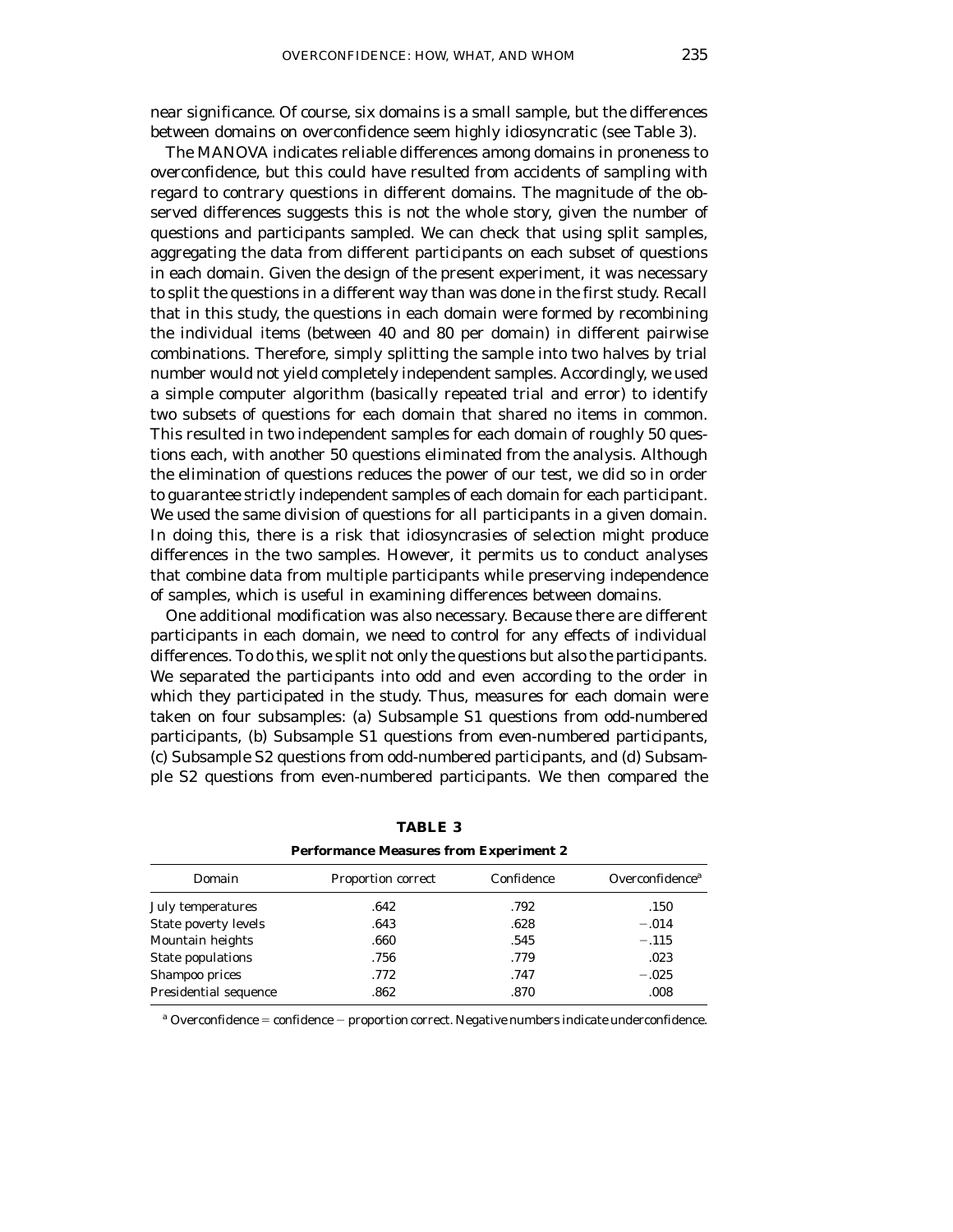#### **TABLE 4**

| Correlations across Domains between Measures Taken on Different Subsamples of |  |  |
|-------------------------------------------------------------------------------|--|--|
| Questions, S1 and S2, and Presented to Different Subgroups of Participants in |  |  |
| <b>Experiment 2</b>                                                           |  |  |

|                                                                           | <b>Proportion correct:</b><br>Sample S <sub>2</sub><br>$(M = .738, .772)$<br>$SD = .096, .088$ | Confidence:<br>Sample S2<br>$(M = .742, .741;$<br>$SD = .142, .114$ | Overconfidence:<br>Sample S <sub>2</sub><br>$(M = .004, -.031)$<br>$SD = .126, .090$ |
|---------------------------------------------------------------------------|------------------------------------------------------------------------------------------------|---------------------------------------------------------------------|--------------------------------------------------------------------------------------|
| Proportion correct: Sample S1<br>$(M = .696, .690; SD = .074, .091)$      | $.624. .861**$                                                                                 | $.499. .838**$                                                      | .088. .216                                                                           |
| Confidence: Sample S1<br>$(M = .703, .720; SD = .102, .130)$              | .295. .600                                                                                     | $.870$ .**.901**                                                    | $.757.*.551$                                                                         |
| Overconfidence: Sample S1<br>$(M = .008, .030; SD = .079, .094)$<br>$N=6$ | $-.203. .002$                                                                                  | .655. .442                                                          | $0.893$ .**.556                                                                      |

*Note*. For the first number in each pair, Subsample S1 of questions was seen by odd-numbered participants and Subsample S2 by even-numbered participants, and vice versa for the second number. For comparison, correlations between measures taken on the whole, unsplit sample were as follows: *r*(proportion correct, confidence) = .671,  $p < .15$ ; *r*(proportion correct, overconfidence) =  $-.115$ , *ns*; *r*(confidence, overconfidence) = .660, *p* < .16.  $* p < .10.$ 

\*\*  $p < .05$ .

six domains to one another, comparing only scores that came from different questions *and* different participants: (a) vs (d) and (b) vs (c). That way, any correlations represent consistent differences between domains, independent of accidents of sampling, and independent of individual differences between participants. Results are shown in Table 4.

With  $N = 6$  it is difficult to obtain statistical significance, plus, individual differences add noise to these correlations. Nevertheless there are clear patterns.7 The correlations between confidence on one sample and confidence on the other are .87 and .90: Some domains consistently engender greater confidence than others. The correlations between accuracy on one subsample and accuracy on the other are .62 and .86: Some domains are harder than others. However, judgments of relative confidence and relative accuracy from domain to domain are only moderately correlated  $(r = .50, .84, .30, \text{ and } .60)$ . The result is that some domains are consistently more prone to overconfidence than others: The correlations between overconfidence on one subsample and overconfidence on the other are .89 and .56. Note though that there is again no evidence that harder domains are more prone to overconfidence, with correlations between accuracy and overconfidence of  $.09$ ,  $.22$ ,  $-.20$ , and 0.

 $7$  Recall that there are always two comparisons between samples of questions (i.e., two ways of comparing data from different questions and different participants within each domain). Each comparison uses separate data, so where both agree in sign, the results are more reliable than either alone.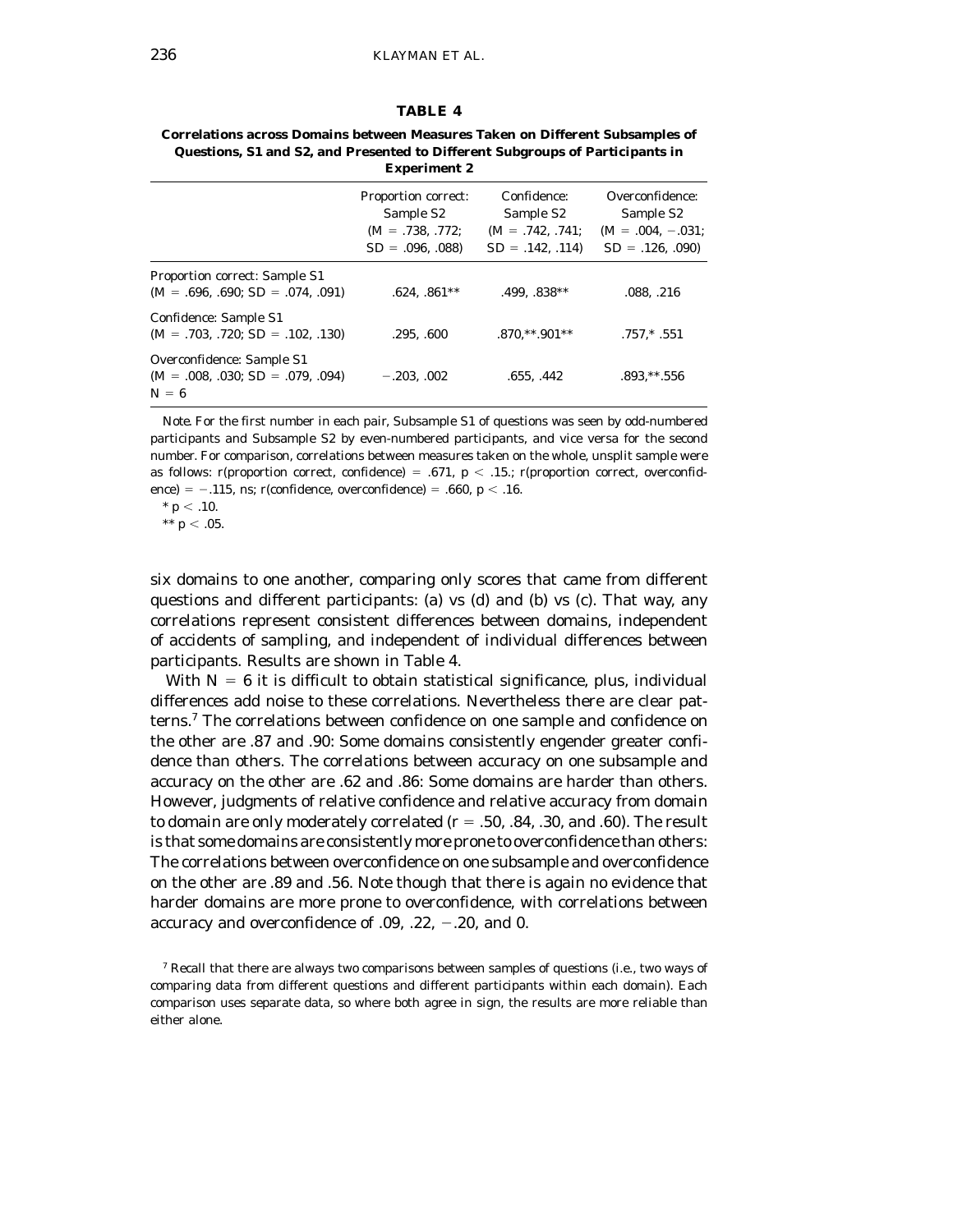*Individual differences.* The same split samples can be used to examine individual differences in confidence. As before, though, there is a confound between domain differences and individual differences because different participants saw different domains. In this analysis, we subtracted out domain differences by measuring accuracy, confidence, and overconfidence for each participant relative to the mean of all participants in that domain. For example, a participant's relative confidence would be the average confidence that participant expressed minus the mean confidence of all participants in that domain.

Table 5 shows the correlations obtained between measures taken on the two independent subsamples, S1 and S2, for each of the 54 participants. The correlation between accuracy on one set of questions and accuracy on the other is .39: Some participants are consistently more accurate than others in their domain, although there is a good deal of variation from one set to the other. The correlation between confidence on one set and confidence on the other is .93: Some participants are consistently more confident than others in their domain, and they tend to be very consistent in their overall sense of how well they are doing. Once again, more confident participants have only moderate cause to be so, with correlations between accuracy and confidence of .54 and .19. If we measure confidence and accuracy using all questions, without split samples, the correlation is .51. Thus, we find that some participants are consistently more overconfident than others in their domain: The correlation between overconfidence on one sample and overconfidence on the other is .50. As in the first study, the most confident participants tend to be the most overconfident,

|                                                        | <b>Same Domain</b>                                                   |                                                       |                                                           |
|--------------------------------------------------------|----------------------------------------------------------------------|-------------------------------------------------------|-----------------------------------------------------------|
|                                                        | <b>Proportion correct:</b><br>Sample S <sub>2</sub><br>$(SD = .087)$ | Confidence:<br>Sample S <sub>2</sub><br>$(SD = .080)$ | Overconfidence:<br>Sample S <sub>2</sub><br>$(SD = .097)$ |
| Proportion correct: Sample S1<br>$(SD = 104)$          | $.390***$                                                            | $.541***$                                             | .093                                                      |
| Confidence: Sample S1<br>$(SD = .092)$                 | .190                                                                 | $.931***$                                             | $.591***$                                                 |
| Overconfidence: Sample S1<br>$(SD = .090)$<br>$N = 54$ | $-.253*$                                                             | $.331**$                                              | $.497***$                                                 |

**TABLE 5**

**Correlations across Participants between Measures taken on Different Subsamples of Questions in Experiment 2, Relative to Other Participants in the**

*Note*. By definition, the dependent measures all have a mean of 0. For comparison, correlations between measures taken on the whole, unsplit sample were as follows: *r*(proportion correct, confidence) = .502,  $p < .001$ ; *r*(proportion correct, overconfidence) =  $-.472$ ,  $p < .001$ ; *r*(confidence, overconfidence) = .525,  $p < .001$ .

 $* p < .07.$ \*\*  $p < .02$ .  $*** p < .01$  $*** p < .001$ .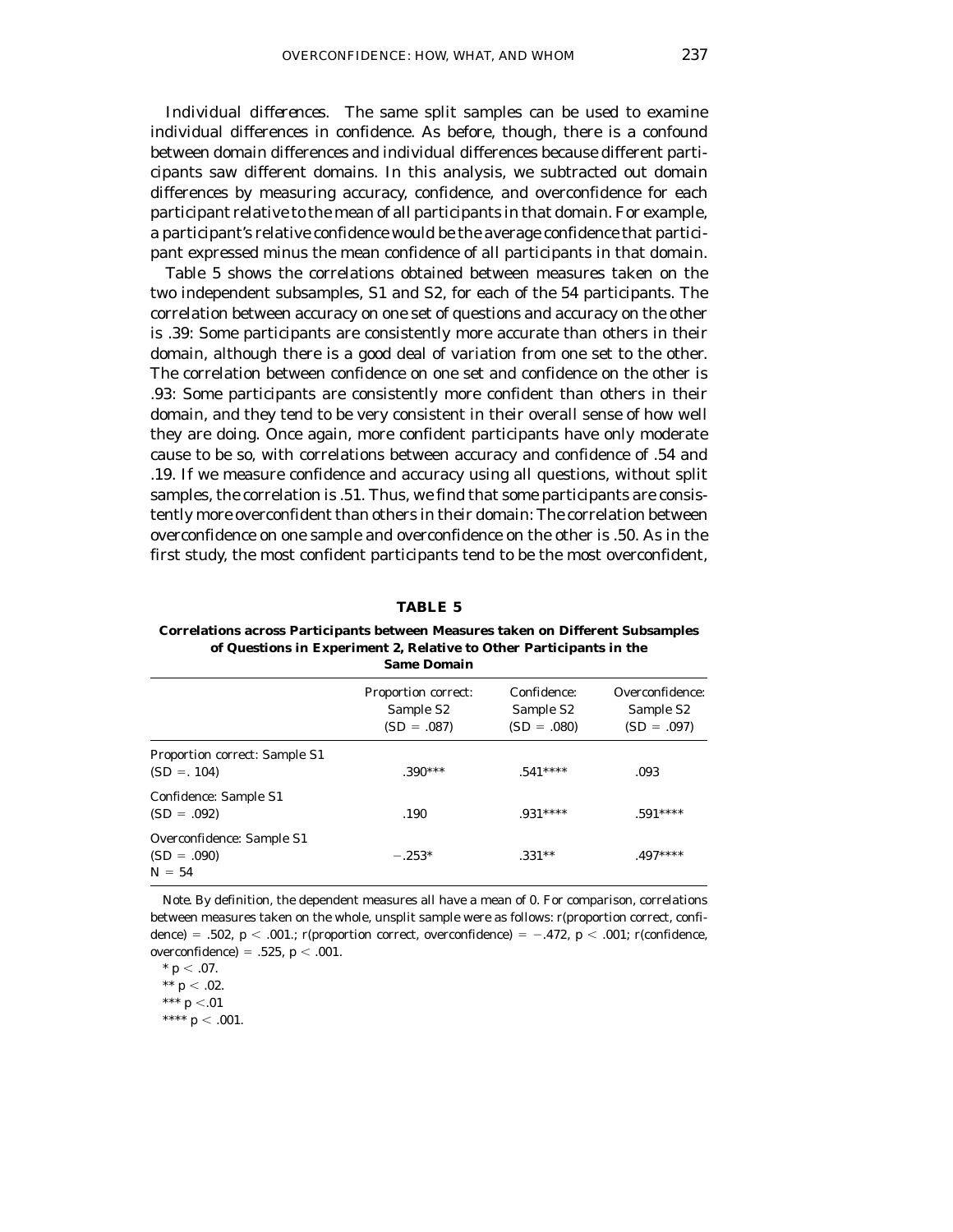with correlations of .59 and .33. We did not replicate the earlier finding that less accurate participants also tend to be more overconfident, although the association was marginally significant in one of the two tests.

*Conclusions.* In most ways, the findings of the present study confirm those of Experiment 1. Answering long sets of questions from a single domain, even using the same items repeatedly in different combinations, does not seem to have any important effect on performance compared to receiving a mixed set of questions. This, then, is not a likely explanation for the finding of little or no overall overconfidence in recent studies such as those of Gigerenzer et al. (1991) and Juslin (1994), although there may be some effect in that direction. As in the first study, we also find that some participants are consistently more overconfident that others.

With the present study, we can also say that some *domains* are consistently more prone to overconfidence than others, at least for our population of participants. However, we still find no evidence that the harder domains are the ones more prone to overconfidence when we use split samples that control for the possibility of accidental missampling of contrary questions. At this point, we have no explanation for what makes some domains seem harder than they are, and others easier.

#### **EXPERIMENT 3**

Like the majority of earlier studies, our first two experiments examine only one kind of confidence judgment, namely how likely it is that one of two alternatives is the correct answer. There is no guarantee, however, that the processes behind such judgments are the same as those required in other tasks. In this study, we examine another type of confidence judgment, namely the setting of a confidence range of fixed probability for a single estimate. As noted earlier, there have been a number of studies documenting overconfidence in such tasks, but none that we know of has used questions randomly sampled from a variety of domains. As with earlier studies of two-choice tasks, it is possible that the questions used were selected for difficulty, and thus are artificially prone to overconfidence. This experiment serves two goals: (a) to test findings of overconfidence in confidence-range tasks using representative samples from multiple domains and (b) to determine if the patterns found in the first two experiments are also observed in range estimates.

#### *Method*

*Participants.* Thirty-two University of Chicago students were recruited as in Experiment 1. None participated in either of the other two studies.

*Procedure.* This study used the same procedures as in Experiment 1, except that participants were asked single-item questions for which they were to provide 90% confidence ranges. A total of 480 questions of this kind were prepared, 40 in each of the same 12 domains used in Experiment 1 (see Table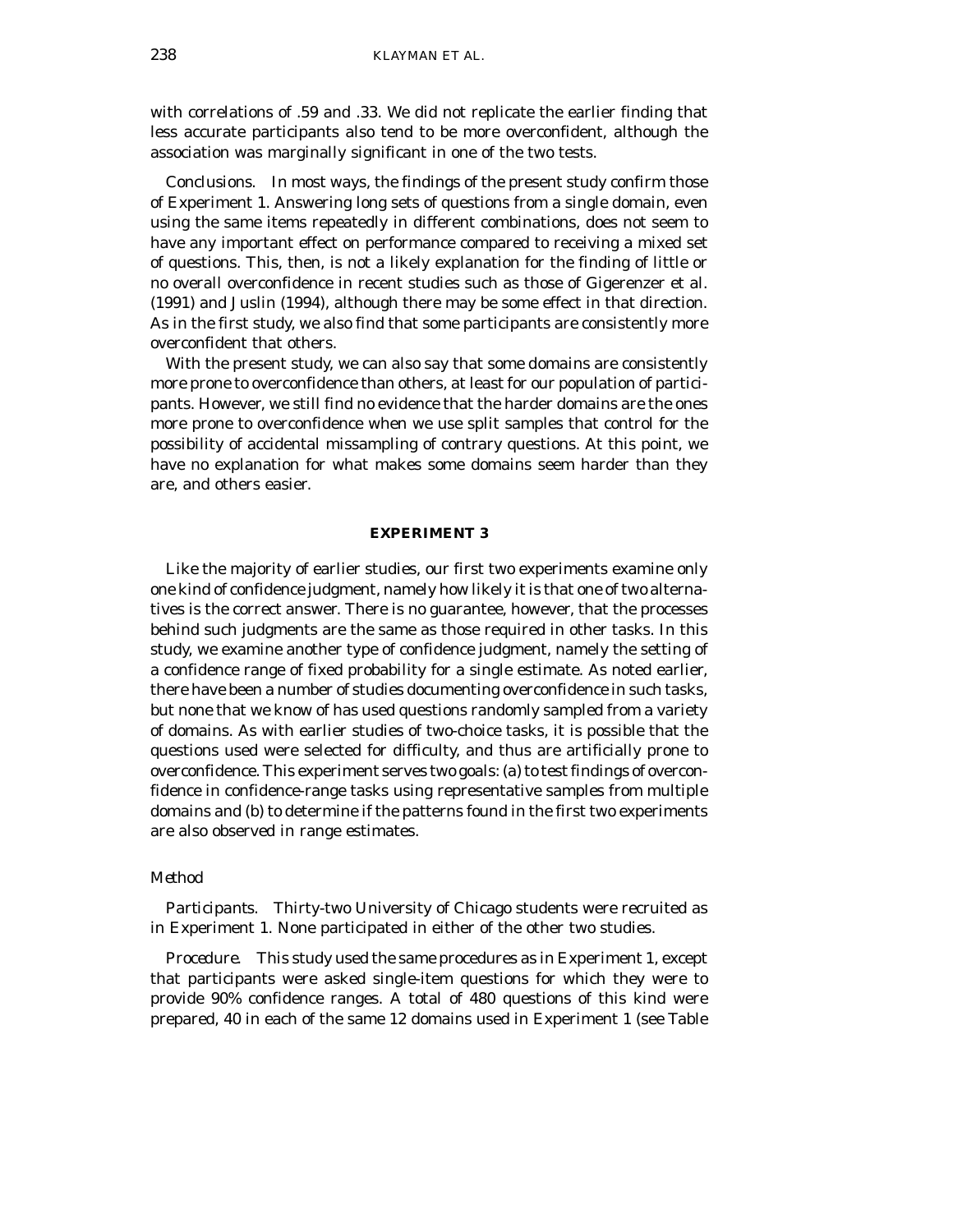# 1), sampled randomly from the same sources as were used in that study. Prior to presenting the questions, the concept of a 90% range was explained as follows:

You will be asked 150 questions for which you are to make an estimate of some number, like "How old is Madonna?" However, instead of estimating an exact number, we ask that you give a range, such that you think there is a 90% chance that the correct answer lies somewhere in the range. In other words, give a range such that you would expect to be wrong only about one out of ten times. (Answers that hit your high or low number exactly will be counted as correct.) . . . Type in your range by typing

NUMBER  $\langle$ Enter $\rangle$ 

NUMBER  $\langle$ Enter $\rangle$ 

indicating that you think there is a 90% chance the right answer is between one number and the other. It doesn't matter if you give the lower number first or the higher number.

Participants were reminded of the intended criterion for the range with each question because the request for responses said "90% sure the answer is between this  $>[then, on the next line, following the first response]$  and this >." Participants were also told how to change their responses once entered, but were not permitted to return to earlier questions.

# *Results and Discussion*

Normatively, participants who indicate their 90% confidence ranges should obtain approximately  $90\%$  correct answers.<sup>8</sup> In the present study, the correct answer fell inside the participants' confidence ranges 43% of the time. It is clear that the degree of overconfidence with these range estimates is much greater than for two-choice questions from the same domains. For a direct comparison, consider that when participants in Experiment 1 indicated a confidence of .90  $\pm$ .03, they were right 75% of the time. Alternatively, range judgments may be more like two separate judgments of .95 confidence, one for each end of the range. In Experiment 1, confidence of .95  $\pm$  .03 yielded 80% correct answers. So, given the level of confidence observed for two-choice questions, we might expect 60–75% of answers to be within range, compared with the observed 43%. In the general discussion we consider possible explanations for this substantial difference between two-choice and confidence-range questions.

As in Experiment 1, we performed a MANOVA to look for effects of condition (mixed questions from all 12 domains vs blocks of 40 questions from each of 3 domains) and time on the task. Condition was a between-participants variable, and first half vs second half of trials was within participants. Because reported confidence is held constant at 90%, the only dependent measure was the logodds of the proportion of responses that were inside the range. Participants in the blocked condition seem to have done slightly better, with 49% of their answers inside their ranges compared to 37% in the mixed condition. However, the MANOVA indicated no effects that approached significance. We also looked at the blocked condition alone, separating trials into first, second, and third

<sup>8</sup> In the absence of complicated proper-scoring rules and incentives, participants could obtain this result by giving impossible answers on 10% of the questions and near-infinite ranges on 90%. However, neither we nor other researchers have found any evidence of this.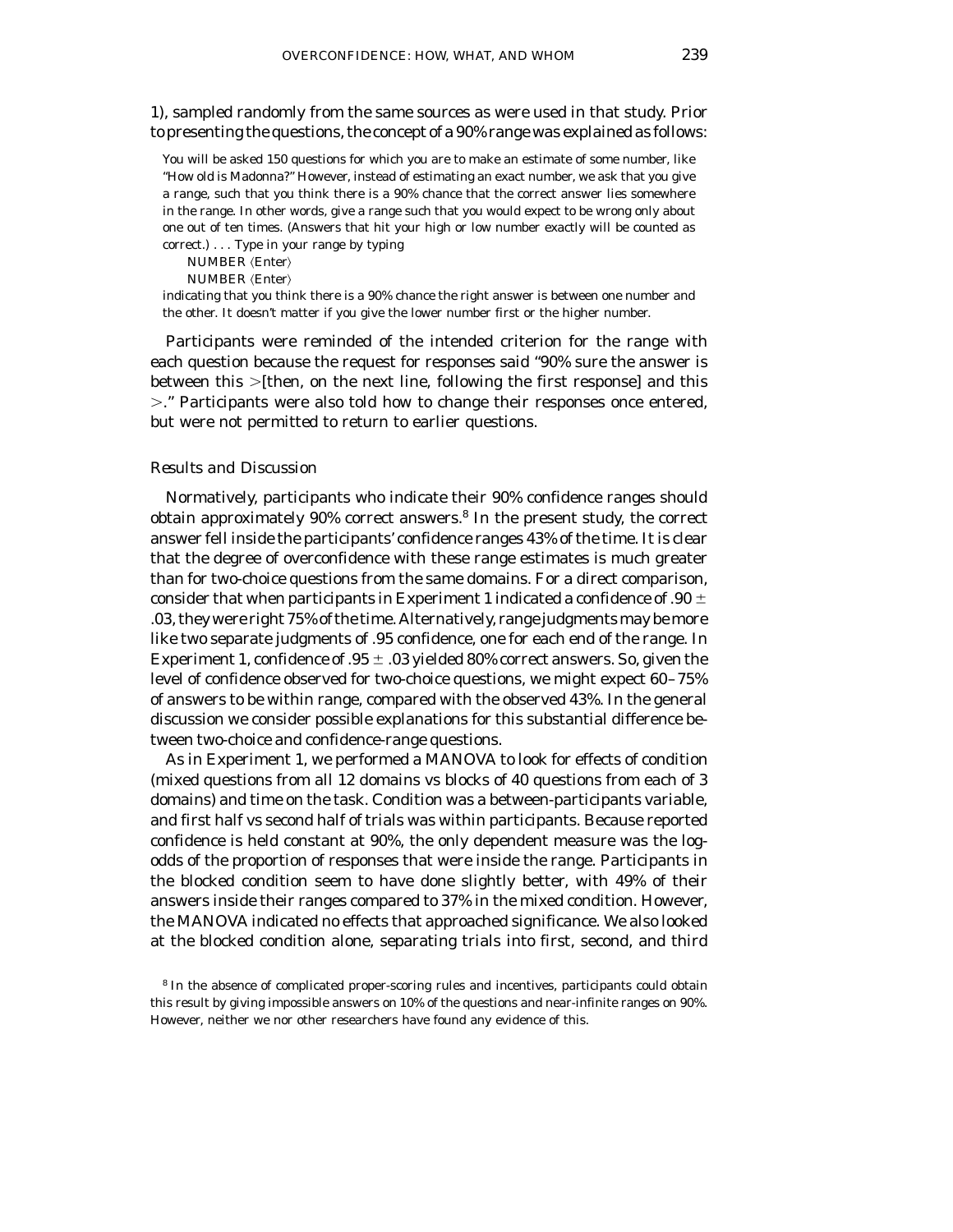domain seen, and into first vs second half of each domain. There were no significant effects.

As in the two previous studies, we can use split samples to look for stable differences between individuals and between domains. To look for differences between domains, we divided the questions in each domain randomly into two subsamples, keeping the same division of questions for all participants. Because all of the items asked about in the present study were different, we did not have to exclude any, as we did in the previous study. For each of the 12 domains, we obtained the average proportion of in-range answers for each of the two subsamples. In the blocked condition, different participants see different combinations of 3 domains each, so domain differences may be confounded with individual differences. Therefore, we consider only the mixed condition, in which all participants see questions from all domains. Combining data from all participants, we find a correlation of .92 between a domain's average on one subsample and the other. Clearly, there are stable differences between domains. In the most overconfidence-prone domain (distance from Los Angeles), 22% of answers were within range; in the least overconfident domain (car mileage), 65%.

Previous research suggests that there may be a difficulty effect in confidencerange estimates (Lichtenstein et al., 1982; O'Connor & Lawrence, 1989), with more excessively narrow ranges for harder domains. There is no direct way to check for difficulty effects with the present method: Accuracy and overconfidence are one and the same. However, we can check whether the domains that were hardest or most prone to overconfidence in Experiment 1 were also more prone to overconfidence here. They were not: Across the 12 domains, overconfidence in this study correlated .22 with accuracy in Experiment 1, and  $-.07$ with overconfidence. Neither is near significance.

Next, we examine individual differences. To do this, we switch to dividing the questions for each participant into those seen on even- vs odd-numbered trials, as in Experiment 1. This splitting method can be used when data are not to be combined across participants, and it has the advantage of varying which particular questions fall into which subset for each participant. We obtained measures of accuracy for each of the participants on each of the two subsamples. As before, data from the blocked condition confound individual differences with domain differences, so we examined the mixed condition separately. The correlation between a participant's accuracy on one subsample and the other was .84 ( $N = 16$ ,  $p < .001$ ). Clearly, there are strong, stable individual differences in overconfidence in this task. The most overconfident participant had 1% of the answers inside his or her ranges; the single underconfident participant had 92%.<sup>9</sup>

<sup>9</sup> The worst participant's answers were all off by orders of magnitude, and the single withinrange answer seems to have been the result of a typing error. However, this participant did appear to take the task seriously (did not use the same number repeatedly, did not use arbitrary numbers such as 0, used different scales of numbers for the different domains, etc.) The next-worst participants had 8% and 9% of their answers within range. We reran our analyses eliminating the worst participant, in case he or she had misunderstood something. The results were substantively the same; the overall proportion of within-range answers rose to .45.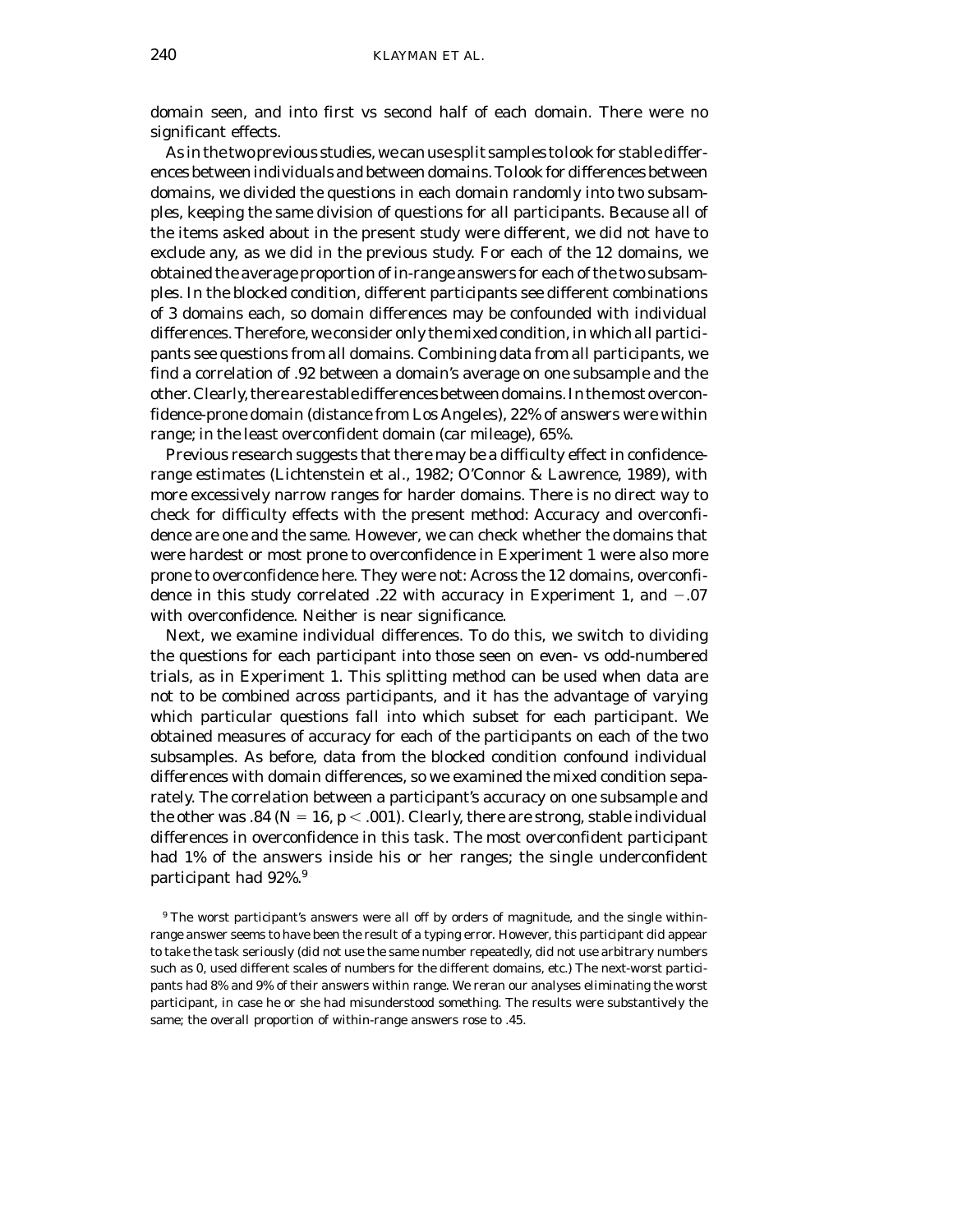*Conclusions.* Confidence judgments based on setting 90% confidence ranges do not behave like confidence judgments in two-choice questions. In the twochoice task, it is clear that people make errors on each judgment, on how hard a particular domain is, and on how well they are performing overall. However, the amount of overall bias is modest: less than 5% overconfidence on average. With confidence-range questions, overconfidence is large, on the order of 45%. Differences between domains and between individuals are strong as well.

#### **GENERAL DISCUSSION**

As a number of investigators have shown, some familiar methods for studying confidence can produce misleading results. Researchers must be careful to select questions and to measure performance in ways that do not confound the effects of accidents of sampling, unsystematic judgment errors, and cognitive biases. What do we find when we do so? As in the vast majority of previous studies, the more confident participants are, the more overconfident (or less underconfident) they are. That is, in calibration curves like those in Figs. 1 and 2, the slope of the curve is less than 1. We also find evidence of systematic bias toward overconfidence. That bias does not depend much on the difficulty of the domain, nor on the opportunity to consider many questions from a single domain, as we expected it would. However, there are reliable differences between types of questions, between domains of questions, and between individuals.

# *How You Ask*

The distinction that makes the biggest difference in our studies is the nature of the questions, two-choice vs confidence range. In our studies of two-choice questions, the overall difference between accuracy and confidence was modest (about 5% across 12 domains) and it varied considerably from person to person and from domain to domain. These findings are consistent with the conclusion that miscalibration results principally from unsystematic error rather than from biased retrieval and interpretation of information.

There are good reasons to expect that two-choice questions would not be fertile ground for biased information gathering. That is because both alternatives are explicit and available to the judge at the time of judgment. Many studies of hypothesis testing have shown that asking participants "is it A or is it B?" produces much less biased processing than asking "is it A?" (see Klayman, 1995; also Tversky & Koehler, 1994). This suggests that the main problem with two-choice questions is not that people base their answers on information that is biased toward consistency. Rather, people do not seem to appreciate how difficult it is to estimate what a collection of information implies about the chance of getting the answer right. In the absence of clear and plentiful feedback, people fail to learn that when they feel 90% sure, they are right only 77% of the time, and when they feel they are purely guessing, they are right about 56% of the time (if the findings of our studies are typical).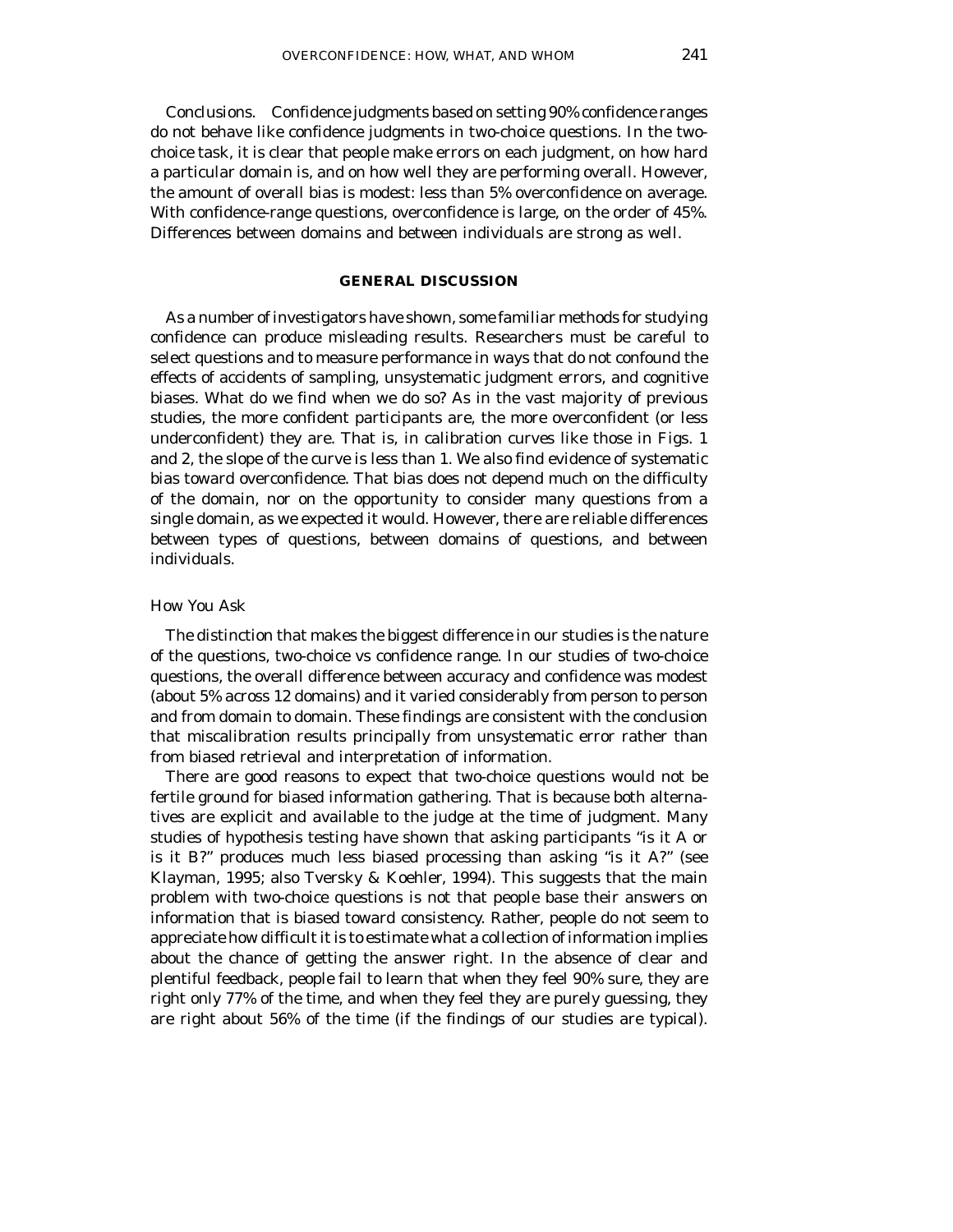Instead, they maintain a kind of overconfidence *about their judgments of confidence*. It may also be that people do have a reasonable sense of the fallibility of their confidence judgments, but fail to regress feelings of extreme confidence or unconfidence toward the mean as much as they should, given that fallibility (see Griffin & Varey, 1996; Kahneman & Tversky, 1973). One can argue, as Ferrell (1994) has, that people cannot be expected to regress their estimates toward the mean if they do not know what the mean should be. Note, though, that when Gigerenzer et al. (1991) asked participants to estimate after the fact how many questions they got right, they were quite accurate, *under*estimating by a little.

The story is different for confidence-range judgments. Overconfidence averaged 47% across the 12 domains. This is consistent with earlier findings of very large overconfidence for range estimates (e.g., Russo & Schoemaker, 1992). We suspect that range judgments are more prone to overconfidence than are two-choice questions because they are more susceptible to biased information processing. With confidence-range questions there are no explicit alternatives. Rather, one can form an initial impression of a single answer and attempt to recruit information that supports or refutes that estimate. It is exactly this kind of one-sided situation that is most prone to confirmation bias (Klayman, 1995). Thus, biased retrieval and interpretation of evidence may very well explain the substantial overconfidence observed in confidence-range questions, even if their importance in two-choice judgments is in doubt.

# *What You Ask*

With both two-choice and confidence-range questions, we found significant differences between performance on different domains of questions. It is a longstanding finding that miscalibration and overconfidence differ for different sets of questions. In particular, the conclusion has been that harder questions show greater overconfidence. Recently, though, Gigerenzer et al. (1991) and Juslin (1993, 1994) have concluded that the apparent difference between hard and easy sets of questions was an artifact of experimental methods, and would disappear with random sampling from defined populations of questions. Our results generally support that contention. We find no reliable signs of a relation between the amount of overconfidence and the difficulty of the domain of questions. (Some recent studies that have looked at larger amounts of data from a larger array of domains have found modest effects of difficulty, however; see Juslin et al., 1997). Nevertheless, we do find that domains differ significantly in the extent to which they elicit under- or overconfidence. Some domains are harder than they seem and some easier, and our split-sample analyses show that those differences are not attributable to accidents of sampling. At present, we have no hypotheses about what features of a domain predict its degree of overconfidence. This finding highlights the advice given by Brunswik (1952) that researchers who wish to make generalizations need to have good samples of the population of stimuli, as well as of the population of participants.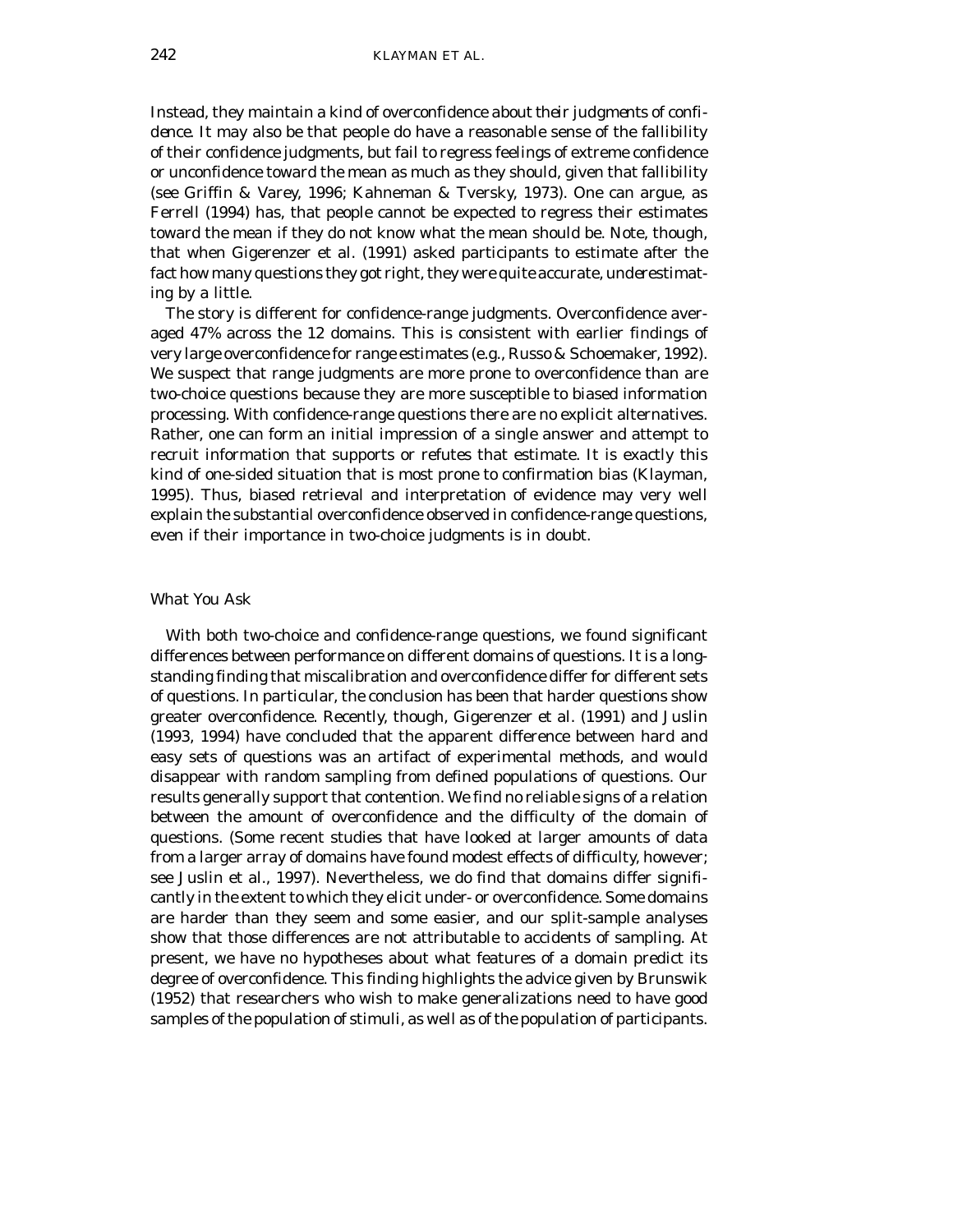#### *Whom You Ask*

We also found consistent individual differences in the degree of overconfidence participants expressed (see also Soll, 1996). At its least interesting, this finding might simply mean that different judges have consistently different ideas about how to use the numerical response scale. However, the magnitude of individual differences observed in Experiment 3 is such that it seems very unlikely they result from differing interpretations of what a probability of 90% means.

A recent study (Klayman & Burt, 1998) provides further evidence that individual differences in overconfidence are psychologically substantive. That study found a correlation between MBA students' overconfidence on confidence-range questions and the social environment in which they worked. Greater overconfidence was associated with more "constrained" social networks. Those are small networks with many strong interconnections; someone in a central, coordinating position; and weak connections to outsiders (Burt, 1992, 1997). Such social structures are good for forming shared beliefs and they provide many opportunities for members to tell one another that they are right and few opportunities for prevailing ideas to be challenged.

If there are real differences among people in their proneness to overconfidence, that has interesting implications for the real world. In a world in which competence is hard to measure, confidence often wins the day. This is troubling if, as our results suggest, the most confident people are also the most overconfident. The whole issue of individual differences in judgment is worthy of further study.

#### *Conclusions*

In the 1980s, the question of bias in confidence judgments seemed settled: People are grossly overconfident on all but the easiest of questions. In the 1990s, the matter was reopened, and a new conclusion was proposed: People are imperfect but generally unbiased judges of confidence; only the choice of questions was biased. Miscalibration of confidence judgments has important implications in either case, but the distinction is significant. If people are materially overconfident, then we can aid them by developing debiasing techniques that help them attend to contradictory evidence (Fischhoff, 1982; Hoch, 1985; Koriat et al., 1980; Lord, Lepper, & Preston, 1984). If random error is the main culprit, then such "debiasing" might be misguided, merely trading one direction of error for another. Instead, the focus might be on better feedback and training to reduce noise, or on means of extracting valid information from noisy judges (see Clemen, 1986, 1989; Wallsten, Budescu, Erev, & Diederich, 1997). The finding that biased samples of questions can produce apparent overor underconfidence has additional implications. Many judges receive a biased subset of questions in their work. For example, doctors, lawyers, and consultants get questions that are harder than those in the environment at large. Do they know enough to adjust their confidence accordingly?

Our understanding of subjective confidence is limited by a lack of evidence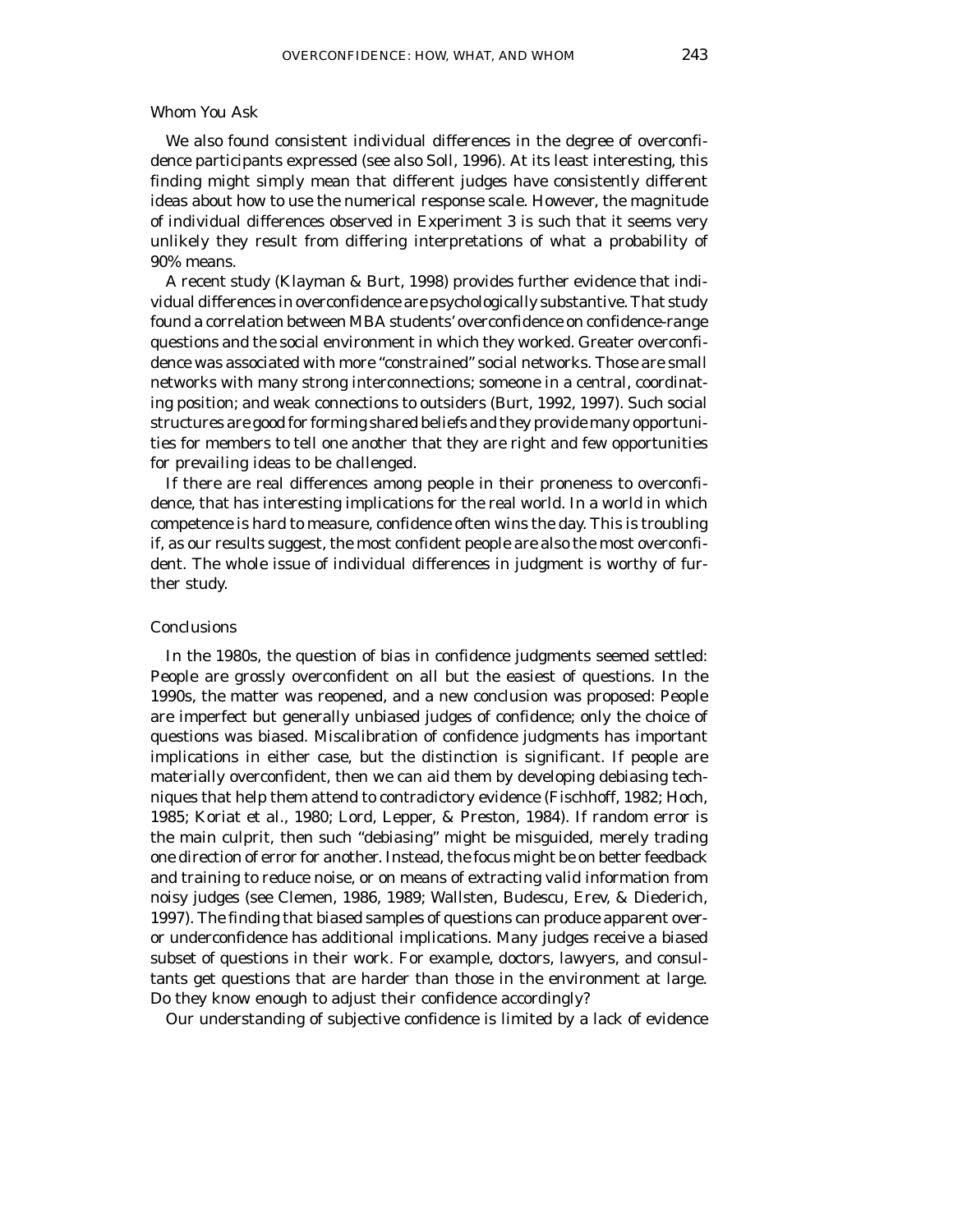concerning underlying cognitive processes (as Griffin & Varey, 1996, also point out; for some recent efforts in this direction, see, e.g., Gigerenzer & Goldstein, 1996; Yates, Lee, Shinotsuka, & Sieck, 1998). For example, both two-choice judgments and range estimates are of theoretical and practical importance. These two types of judgments must share some cognitive elements, but they clearly have unique elements as well. There are also many other interesting kinds of confidence judgments. How sure are you about the meaning of "supercilious"? How certain are you that you heard the phone ring on your way out of your house (cf. Bjorkman, Juslin, & Winman, 1993; Juslin & Olsson, 1997)? It is unlikely that any single mechanism can explain all types of confidence judgments. Similarly, differences in overconfidence between domains and between individuals point to systematic effects of information content, information processing, and the relation between them. Why are some people, some domains, and some types of judgment more prone to overconfidence than others? The present studies do not provide definitive answers, but they do underscore the importance of asking these questions in seeking to understand the processes by which confidence judgments are made, and how they might be aided.

#### **REFERENCES**

- Ayton, P., & McClelland, A. G. R. (1997). How real is overconfidence? *Journal of Behavioral Decision Making*, **10,** 153–285.
- Babad, E. (1987). Wishful thinking and objectivity among sports fans. *Social Behavior*, **4,** 231–240. ¨
- Bjo rkman, M. (1994). Internal cue theory: Calibration and resolution of confidence in general knowledge. *Organizational Behavior and Human Decision Processes*, **58,** 386–405. ¨
- Bjo rkman, M., Juslin, P., & Winman, A. (1993). Realism of confidence in sensory discrimination: The underconfidence phenomenon. *Perception & Psychophysics*, **54,** 75–81.
- Brenner, L. A., Koehler, D. J., Liberman, V., & Tversky, A. (1996). Overconfidence in probability and frequency judgments: A critical examination. *Organizational Behavior and Human Decision Processes*, **65,** 212–219.
- Brunswik, E. (1952). *The conceptual framework of psychology*. Chicago: Univ. of Chicago Press.
- Budescu, D. V., Erev, I., & Wallsten, T. S. (1997). On the importance of random error in the study of probability judgment: Part I. New theoretical developments. *Journal of Behavioral Decision Making*, **10,** 157–171.
- Budescu, D. V., Erev, I., Wallsten, T. S., & Yates, J. F. (Eds.). (1997). Stochastic and cognitive models of confidence [Special issue]. *Journal of Behavioral Decision Making*, **10**.
- Budescu, D. V., Wallsten, T. S., & Au, W. T. (1997). On the importance of random error in the study of probability judgment: Part II. Applying the stochastic judgment model to detect systematic trends. *Journal of Behavioral Decision Making*, **10,** 173–188.
- Burt, R. S. (1992). *Structural holes*. Cambridge, MA: Harvard Univ. Press.
- Burt, R. S. (1997). The contingent value of social capital. *Administrative Science Quarterly*, **42,** 339–365.
- Clemen, R. T. (1986). Calibration and the aggregation of probabilities. *Management Science*, **32,** 312–314.
- Clemen, R. T. (1989). Combining forecasts: A review and annotated bibliography. *International Journal of Forecasting*, **5,** 559–609.
- Dawes, R. M. (1980). Confidence in intellectual judgments vs. confidence in perceptual judgments.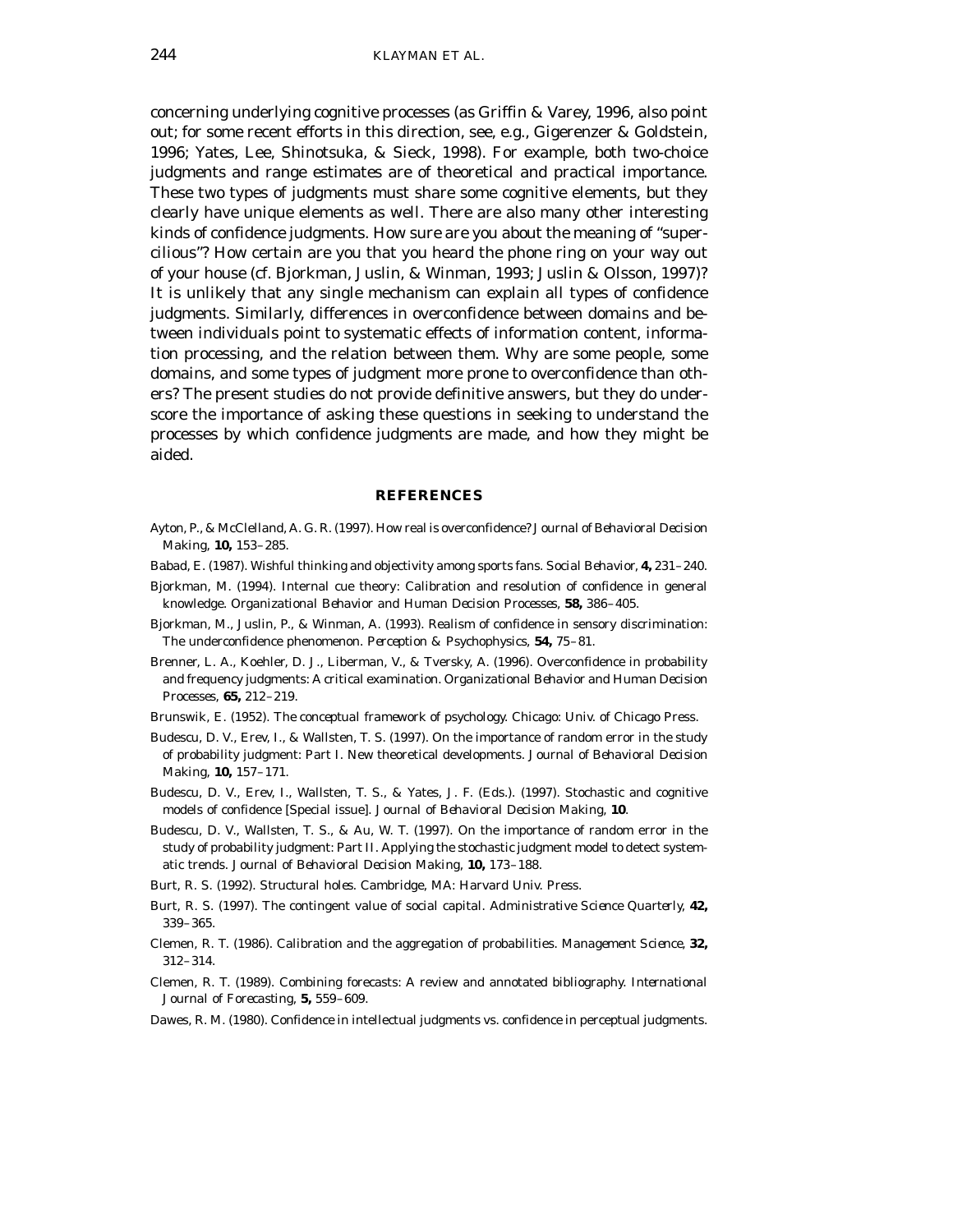In E. D. Lantermann & H. Feger (Eds.), *Similarity and choice: Papers in honor of Clyde Coombs* (pp. 327–345). Bern, Switzerland: Huber.

- Dunning, D., Griffin, D. W., Milojkovic, J., & Ross, L. (1990). The overconfidence effect in social prediction. *Journal of Personality and Social Psychology*, **58,** 568–581.
- Erev, I., Wallsten, T. S., & Budescu, D. V. (1994). Simultaneous over- and underconfidence: The role of error in judgment processes. *Psychological Review*, **101,** 519–528.
- Ferrell, W. R. (1994). Discrete subjective probabilities and decision analysis: Elicitation, calibration and combination. In G. Wright & P. Ayton (Eds.), *Subjective probability* (pp. 411–451). Chichester: Wiley.
- Ferrell, W. R., & McGoey, P. J. (1980). A mode of calibration for subjective probabilities. *Organizational Behavior and Human Performance*, **26,** 32–53.
- Fischhoff, B. (1982). Debiasing. In D. Kahneman, P. Slovic, & A. Tversky (Eds.), *Judgment under uncertainty: Heuristics and biases* (pp. 422–444). Cambridge, UK: Cambridge Univ. Press.
- Fischhoff, B., & MacGregor, D. (1983). Judged lethality: How much people seem to know depends on how they are asked. *Risk Analysis*, **3,** 229–236.
- Fischhoff, B., Slovic, P., & Lichtenstein, S. (1977). Knowing with certainty: The appropriateness of extreme confidence. *Journal of Experimental Psychology: Human Perception and Performance*, **3,** 552–564.
- Gigerenzer, G., & Goldstein, D. G. (1996). Reasoning the fast and frugal way: Models of bounded rationality. *Psychological Review*, **103,** 650–669. ¨
- Gigerenzer, G., Hoffrage, U., & Kleinbolting, H. (1991). Probabilistic mental models: A Brunswikian theory of confidence. *Psychological Review*, **98,** 506–528.
- Griffin, D. W., & Tversky, A. (1992). The weighing of evidence and the determinants of confidence. *Cognitive Psychology*, **24,** 411–435.
- Griffin, D. W., & Varey, C. A. (1996). Towards a consensus on overconfidence. *Organizational Behavior and Human Decision Processes*, **65,** 227–231.
- Harvey, N. (1997). Confidence in judgment. *Trends in Cognitive Science*, **1,** 78–82.
- Hoch, S. J. (1985). Counterfactual reasoning and accuracy in predicting personal events. *Journal of Experimental Psychology: Learning, Memory, and Cognition*, **11,** 719–731.
- Juslin, P. (1993). An explanation of the hard–easy effect in studies of realism of confidence in one's general knowledge. *European Journal of Cognitive Psychology*, **5,** 55–71.
- Juslin, P. (1994). The overconfidence phenomenon as a consequence of informal experimenterguided selection of almanac items. *Organizational Behavior and Human Decision Processes*, **57,** 226–246.
- Juslin, P., & Olsson, H. (1997). Thurstonian and Brunswikian origins of uncertainty in judgment: A sampling model of confidence in sensory discrimination. *Psychological Review*, **104,** 344–366. ¨
- Juslin, P., Olsson, H., & Bjo rkman, M. (1997). Brunswikian and Thurstonian origins of bias in probability assessment: On the interpretation of stochastic components of judgment. *Journal of Behavioral Decision Making*, **10,** 189–209.
- Juslin, P., Olsson, H., & Winman, A. (1998). The calibration issue: Theoretical comments on Suantak, Bolger, and Ferrell (1996). *Organizational Behavior and Human Decision Processes*, **73,** 3–26.
- Kahneman, D., & Tversky, A. (1973). On the psychology of prediction. *Psychological Review*, **80,** 237–251.
- Kahneman, D., & Tversky, A. (1982). Variants of uncertainty. In D. Kahneman, P. Slovic, & A. Tversky (Eds.), *Judgment under uncertainty: Heuristics and biases* (pp. 509–520). Cambridge, UK: Cambridge Univ. Press.
- Keren, G. (1991). Calibration and probability judgments: Conceptual and methodological issues. *Acta Psychologica*, **77,** 217–273.
- Klayman, J. (1995). Varieties of confirmation bias. In J. Busemeyer, R. Hastie, & D. L. Medin (Eds.),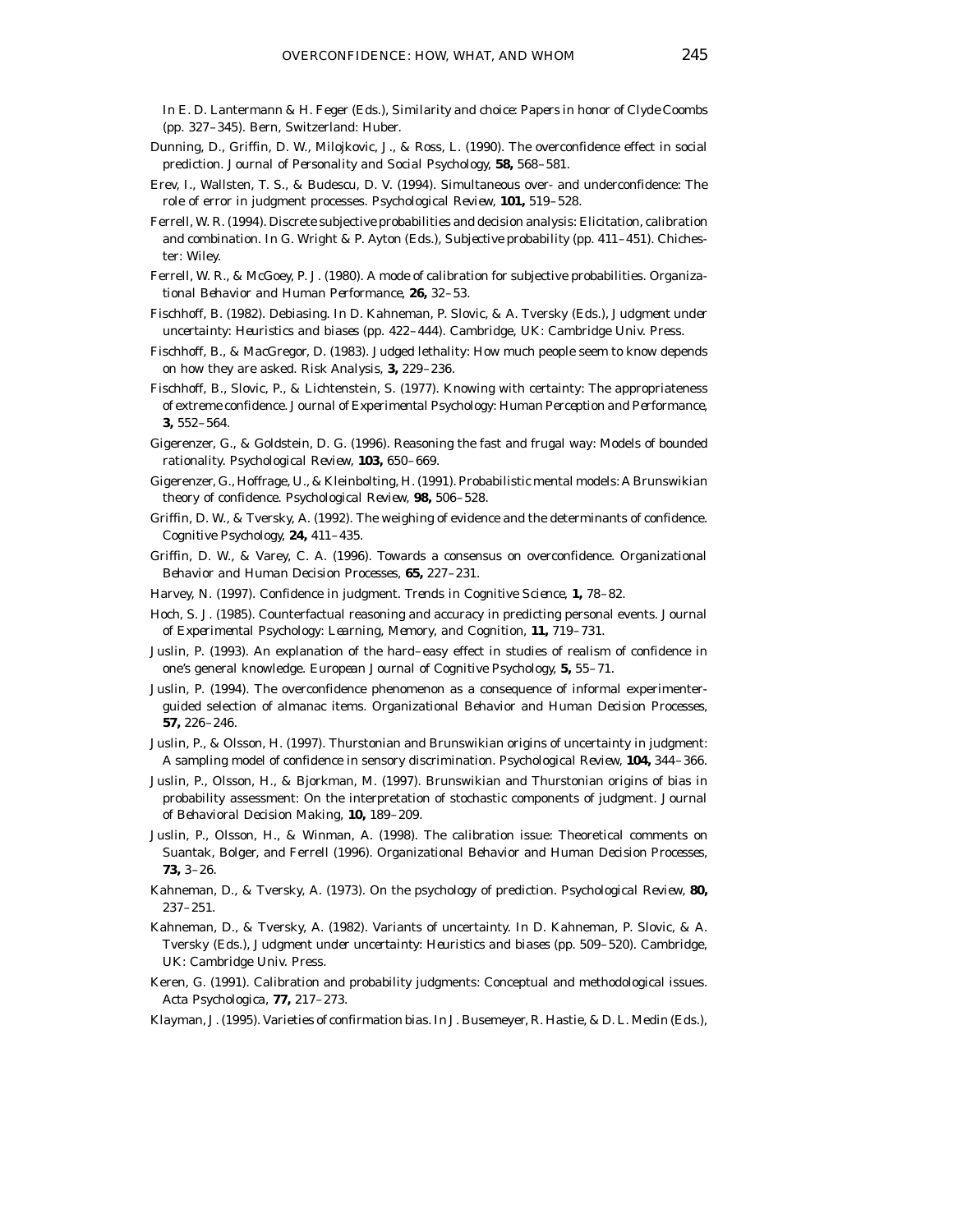*Psychology of learning and motivation: Vol. 32. Decision making from a cognitive perspective* (pp. 365–418). New York: Academic Press.

- Klayman, J., & Burt, R. S. (1998). *Individual differences in confidence and experiences in social networks*. Working paper, Center for Decision Research, Graduate School of Business, University of Chicago.
- Koriat, A., Lichtenstein, S., & Fischhoff, B. (1980). Reasons for confidence. *Journal of Experimental Psychology: Human Learning and Memory*, **6,** 107–118.
- Kunda, Z. (1990). The case for motivated reasoning. *Psychological Bulletin*, **108,** 480–498.
- Langer, E. J. (1975). The illusion of control. *Journal of Personality and Social Psychology*, **32,** 311–328.
- Larrick, R. P. (1993). Motivational factors in decision theories: The role of self-protection. *Psychological Bulletin*, **113,** 440–450.
- Lichtenstein, S., & Fischhoff, B. (1977). Do those who know more also know more about how much they know?: The calibration of probability judgments. *Organizational Behavior and Human Performance*, **20,** 159–183.
- Lichtenstein, S., Fischhoff, B., & Phillips, L. D. (1982). Calibration of probabilities: The state of the art to 1980. In D. Kahneman, P. Slovic, & A. Tversky (Eds.), *Judgment under uncertainty: Heuristics and biases*. Cambridge, UK: Cambridge Univ. Press.
- Lord, C. G., Lepper, M. R., & Preston, E. (1984). Considering the opposite: A corrective strategy for social judgment. *Journal of Personality and Social Psychology*, **47,** 1231–1243.
- May, R. S. (1986). Inferences, subjective probability, and frequency of correct answers: A cognitive approach to the overconfidence phenomenon. In B. Brehmer, B. Jungermann, P. Lourens, & G. Sevon (Eds.), *New directions in research on decision making*. Amsterdam: North-Holland.
- McClelland, A. G. R., & Bolger, F. (1994). The calibration of subjective probabilities: Theories and models 1980–1994. In G. Wright & P. Ayton (Eds.), *Subjective probability* (pp.453–482). Chichester: Wiley.
- Murphy, A. H. (1973). A new vector partition of the probability score. *Journal of Applied Meteorology*, **12,** 595–600.
- Murphy, A. H., & Winkler R. (1984). Probability forecasting in meteorology. *Journal of the American Statistical Association*, **79,** 489–500.
- O'Connor, M., & Lawrence, M. (1989). An examination of the accuracy of judgment confidence intervals in time series forecasting. *International Journal of Forecasting*, **8,** 141–155.
- Paese, P. W., & Sniezek, J. A. (1991). Influences on the appropriateness of confidence in judgment: Practice, effort, information, and decision making. *Organizational Behavior and Human Decision Processes*, **48,** 100–130.
- Peterson, D. K., & Pitz, G. F. (1988). Confidence, uncertainty, and the use of information. *Journal of Experimental Psychology: Learning, Memory and Cognition*, **14,** 85–92.
- Pfeifer, P. E. (1994). Are we overconfident in the belief that probability forecasters are overconfident? *Organizational Behavior and Human Decision Processes*, **58,** 203–213.
- Russo, J. E., & Schoemaker, P. J. H. (1992). Managing overconfidence. *Sloan Management Review*, **33,** 7–17.
- Soll, J. B. (1996). Determinants of overconfidence and miscalibration: The roles of random error and ecological structure. *Organizational Behavior and Human Decision Processes*, **65,** 117–137.
- Suantak, L., Bolger, F., & Ferrell, W. R. (1996). The hard–easy effect in subjective probability calibration. *Organizational Behavior and Human Decision Processes*, **67,** 201–221.
- Tversky, A., & Koehler, D. J. (1994). Support theory: A nonextensional representation of subjective probability. *Psychological Review*, **101,** 547–567.
- Wallsten, T. S., Budescu, D. V., Erev, I., & Diederich, A. (1997). Evaluating and combining subjective probability estimates. *Journal of Behavioral Decision Making*, **10,** 243–268.